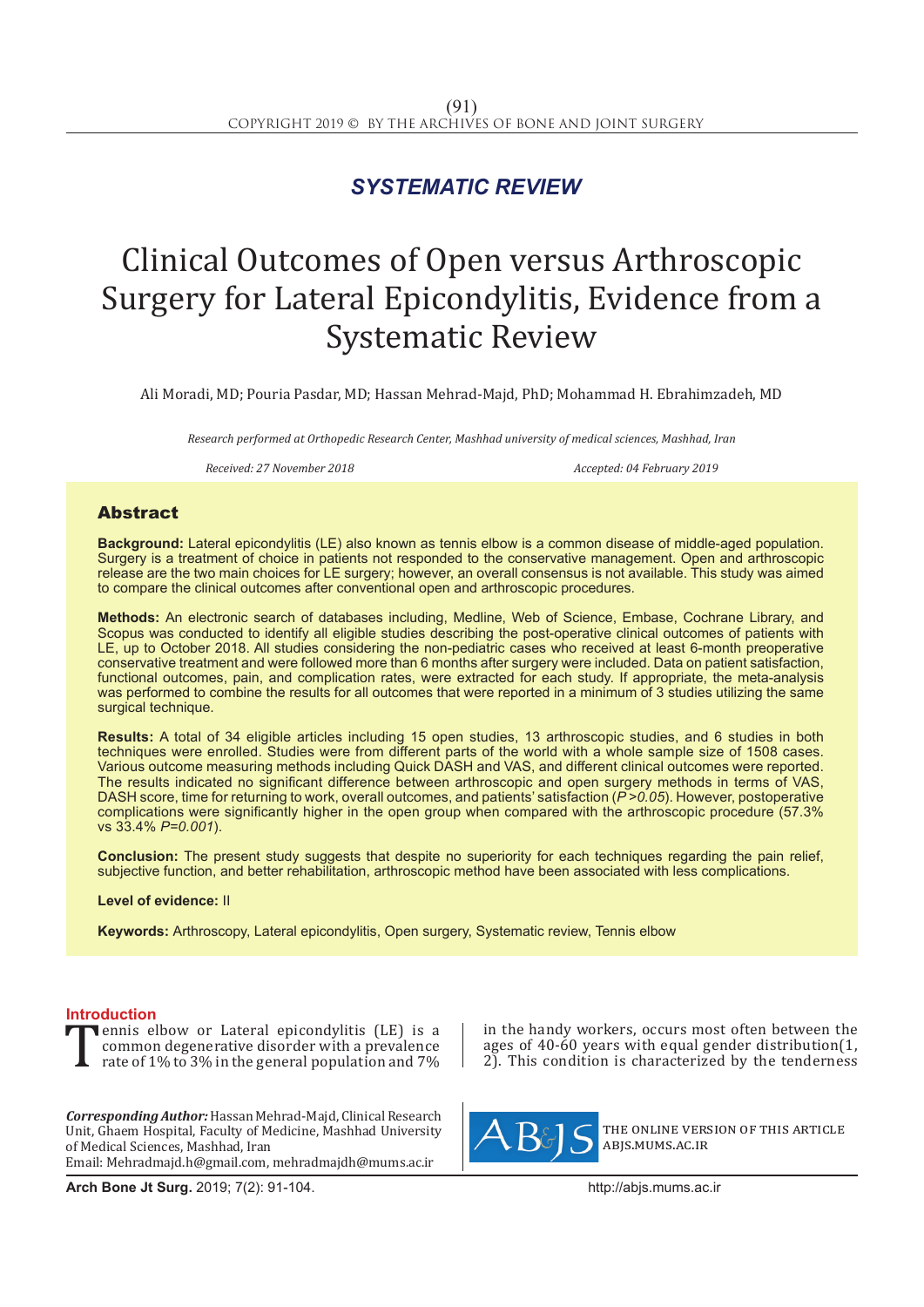of lateral epicondyle which is deteriorated with wrist dorsiflexion under resistance (3). The underlying physiopathology of LE is not fully known, but it has been proposed that it is caused due to repetitive activities and overuse of the extensor carpi radialis brevis that further activates the inflammatory processes Although it was termed to be a disease of sportsmen, nowadays is found to be an occupational disorder (4-6). Historically, LE was believed to be a self-limiting disease; however, persistent pain will be detected in the majority of patients even after 1 year of different conservative treatments (7-9) and subsequent local corticosteroid injections was also showed unfavorable results, mainly in those with a pain duration greater than 6 months (7-10). Several conservative treatment strategies, like manual work avoiding, immobilization, local or systemic anti-inflammatory drugs, physiotherapy, and radiofrequency have been established for pain alleviation (11-15). However, patients who have not respond to conservative treatments or those with a 6-month period of pain sensation are candidates for surgery intervention (9).

Different surgery techniques have been developed for LE are included denervation of the lateral epicondyle invented by Wilhelm and Gieseler and the incision of the extensor tendon described by Hohmann or the open Nirschl technique that was invented as a traditional open procedure in 1979 (16- 19). Baumgard and Schwartz (1982) also proposed percutaneous release as a method without the need for general anesthesia (20). However, like other surgical procedures in different parts of the body such as the knee and the shoulder, there is a great tendency toward arthroscopic procedure, a technique that first was by baker et al. (21). Several studies reported that arthroscopic technique is more useful for intraarticular visualization with quick rehabilitation due to minimal incision and lower morbidity rate (21-29). However, there have been additional studies comparing the efficacy of arthroscopic technique with open procedure; which led to inconsistence results making the interpretation difficult for available reports. Despite more reports supporting the superiority of arthroscopic technique, the possibility of potential patient-related advantages of open approach cannot be ignored. Therefore, to investigate more subtle comparison between arthroscopic and open techniques in terms of patients' satisfaction, functional outcomes, pain relief, and complication rates, this systematic review and meta-analysis was conducted to derive a more comprehensive conclusion.

#### **Materials and Methods**

#### *Search strategy*

The present systematic review and meta-analysis is conducted according to the preferred reporting items for systematic reviews and meta-analyses (PRISMA) guidelines (30). We comprehensively searched Medline, Web of Science, Embase, Cochrane Library, and Scopus databases for relevant publications up to October 2018. The search mesh terms and text words including "tennis

elbows", "Lateral Epicondylitis", "surgery", "operative", "arthroscopy", "arthroscopic" were used individually or in various combinations with no language restriction. References list of the potential eligible articles were also searched in manual, for more related articles. Regarding the studies published by the same author or overlapping study cases, only the most recent or complete study was included.

#### *Study selection*

Publications were eligible to be included in this systematic review and meta-analysis they met the following criteria: (1) Case series/cohort studies assessing patients with documented lateral epicondylitis according to the history and physical examination, (2) Studies reporting the results of isolated arthroscopic, or open surgical treatment for lateral epicondylitis, (3) Studies comparing the results of arthroscopic vs open surgical treatment for lateral epicondylitis. Reviews, editorials, letters to the editor, case reports, animal studies, and all other studies that were conducted on pediatric cases and those assessing patients with presence of any further pathology or lesions that could affect the function of the elbow including cartilage and bone lesions, osteoarthritis and history of the surgery at the interface, were excluded. Potential eligible articles with a follow-up period less than 6 months, and studies in which surgery was performed before six months of conservative treatments were also excluded. Two independent reviewers (PP and HMM) screened articles titles and abstract for relevancy and full text retrieved according to the inclusion and exclusion criteria. Any disagreement was resolved through discussion with a third reviewer (AM).

#### *Data extraction and quality control*

Data were extracted from the included studies by two authors (PP and HM). Briefly, for each study, the following data were extracted; the first author´s name and year of publication, country, study design, number of subjects and elbows, gender, mean age , duration of symptoms prior to surgical intervention, mean period of conservative treatment, mean follow-up duration, and type of surgical technique. All data related to the clinical outcomes including the pain sensation and the function of articular interface after surgery in terms of Quick DASH (The Disabilities of the Arm, Shoulder and Hand), VAS (visual analogue scale), and complication rate were recorded (31). Depending on the type of studies (observational or trials) two quality assessment tools including Newcastle-Ottawa Scale (NOS) and Jadad scoring system were used to assess the quality of studies included (32). This evaluation was performed by two authors (PP and HMM) independently and any disagreements were resolved through team consensus.

#### *Data synthesis and meta-analysis*

Data related to the continues/categorical variables from all studies were pooled and reported as weighted mean ± standard deviation and frequency with percentage respectively. In the case of outcome metrics reported in 3 or more publications, a meta-analysis was also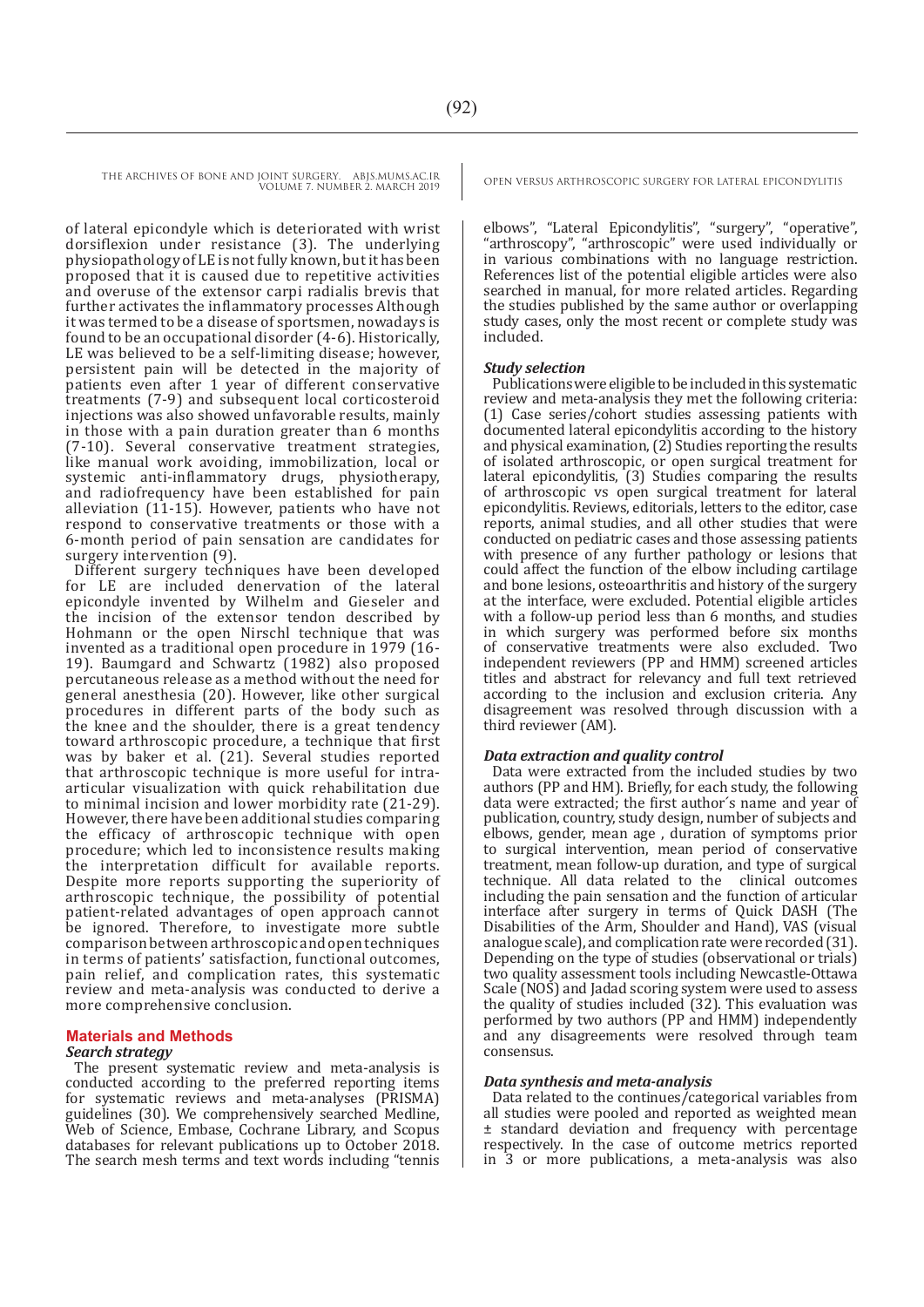performed to estimate a pooled risk ratio (RR) with 95% confidence interval (CI). Meta-analysis was conducted using Comprehensive Meta-analysis version 3 software. The heterogeneity was measured using the I2 index and Cochran Q test. An I2 > 50% with a significant Cochran Q test indicates considerable heterogeneity. In case of high heterogeneity, a random effect model was used; otherwise, we used a fixed model. Also, potential publication bias was assessed using Egger's linear regression test. *P <0.05* were considered significant.

#### **Results**

#### *Literature Search*

Using the aforementioned search strategy, 227 studies were identified. Following the title and abstract screening process, 43 studies were remained. After, a more detailed review on full-text 9 other studies were also extracted. Finally, a total of 34 studies were included in the analysis [Figure 1]. Among included studies, 15 studies examining open surgical technique, 13 studies assessed arthroscopic method and 6 compared both approaches (15, 21, 24, 25, 33-62).

Of the included studies, twenty three were retrospective cohorts, three case-control studies, six prospective cohort studies, and two non-randomized clinical trials (15, 21, 34-36, 45, 51, 54, 52, 60). Studies were from different parts of the world including USA, China, Korea, Norway, Germany, France, Japan, Belgium, UK, New Zeeland, and Canada. All the publications were written in English, except one in French (51). The main characteristics of the included studies such as the number of patients and elbows, mean age of the patients, mean period of symptom sensation, mean period of conservative treatment, follow up, and the measured outcomes are summarized in Table 1.

The 34 included studies comprised 1508 patients and 1622 elbows; among these,  $1005$  (62.0%) elbows underwent open and 617 (38.0%) elbows underwent arthroscopic approach. The mean age of the patients was 46.64 in the open group and 46.14 in the arthroscopic group. Around 44.4% of the patients were male in the open group and 47.3% were male in arthroscopic. Mean period of symptom sensation were shorter in open group than arthroscopic group (8.27 vs. 10.62



**Figure 1. Flowchart of study selection process.**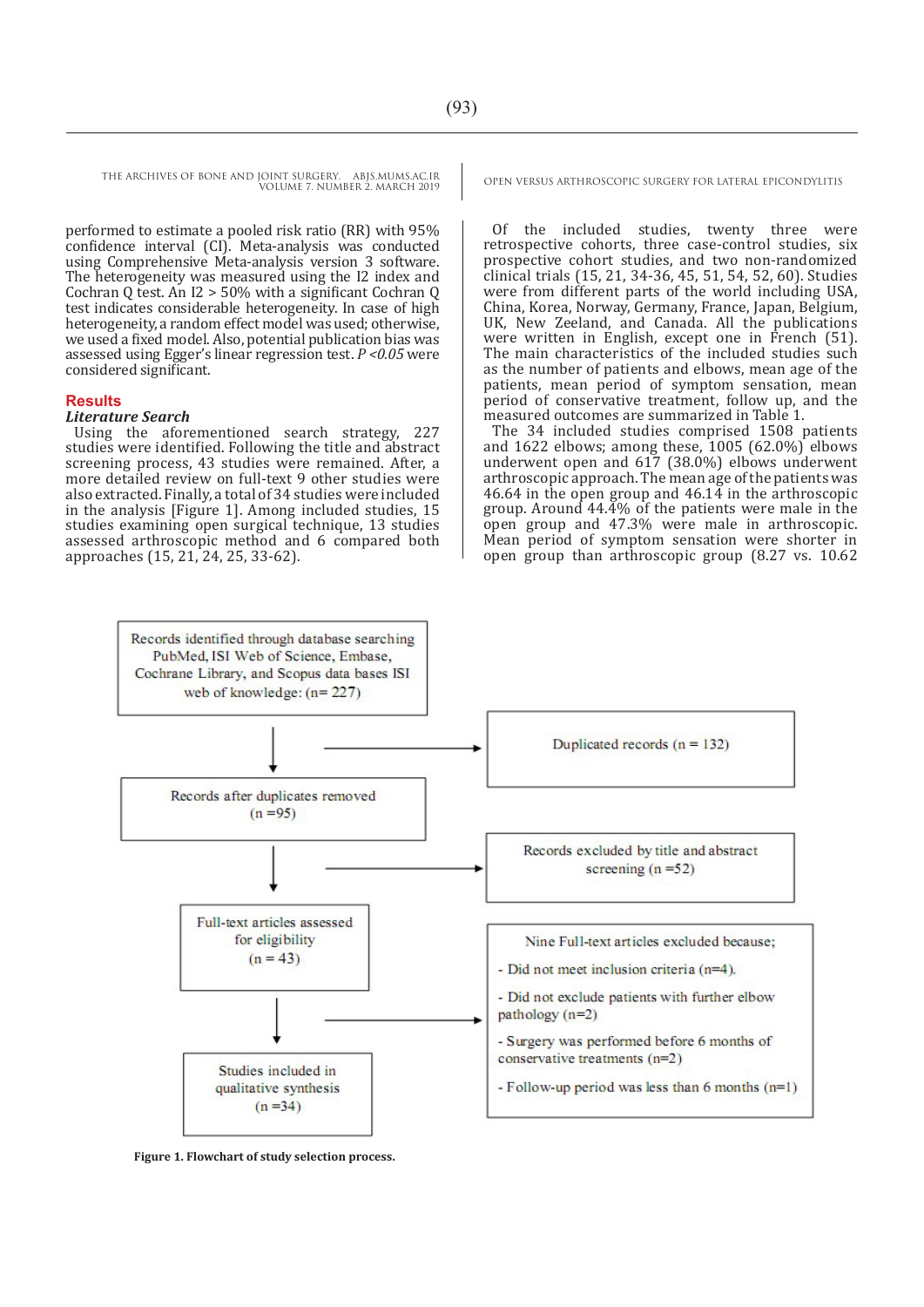|                              |                | Table 1. Characteristics of studies included and outcomes measured |                          |                                              |                                         |                                |                                                    |                                                         |                                           |                                                          |
|------------------------------|----------------|--------------------------------------------------------------------|--------------------------|----------------------------------------------|-----------------------------------------|--------------------------------|----------------------------------------------------|---------------------------------------------------------|-------------------------------------------|----------------------------------------------------------|
| Study<br>authors/year        | Country        | Study design                                                       | Study group<br>or groups | Number<br>and gender<br>of patients<br>(M/F) | Number of<br>elbows and<br>gender (M/F) | Mean age<br>of the<br>patients | Mean period<br>of symptom<br>sensation<br>(months) | Mean period of<br>conservative<br>treatment<br>(months) | Mean<br>follow-up<br>duration<br>(months) | Outcome measured                                         |
| Kwon BC et al,<br>2017       | Korea          | Retrospective<br>cohort                                            | Arthroscopic<br>Open     | 55 (40/15)                                   | 31(22/9)<br>28(20/8)                    | 50.5                           | 17.3                                               | NR                                                      | 30                                        | VAS<br>DASH<br>PFG<br>F-E arc<br>Outcome                 |
| Solheim, et al,<br>2013      | Norway         | Case-control                                                       | Arthroscopic<br>Open     | 295<br>(151/144)                             | 225(111/114)<br>80 (42/38)              | 46                             | NR                                                 | NR                                                      | 50                                        | DASH<br>Excellent & poor outcome                         |
| Yan H, 2009                  | China          | Retrospective<br>cohort                                            | Arthroscopic<br>Open     | 26 (NR)                                      | 31(22/9)<br>12 (NR)                     | NR                             | NR                                                 | 23                                                      | 17.4                                      | Excellent outcome                                        |
| Szabo SJ et al,<br>2006      | <b>USA</b>     | Retrospective<br>cohort                                            | Arthroscopic<br>Open     | ${\rm NR}$                                   | 41 (29/12)<br>38(21/16)                 | 45.7                           | ${\rm NR}$                                         | 13.2                                                    | 47.8                                      | VAS<br>Andrew-Carson score<br>Recurrence<br>Poor outcome |
| Rubenthaler F<br>et al, 2005 | Germany        | Retrospective<br>cohort                                            | Arthroscopic<br>Open     | 30(18/12)                                    | 20(11/9)<br>10(7/3)                     | 49.3                           | NR                                                 | 10.6                                                    | 92.8                                      | VAS<br>Roles & maudsley<br>Morrey score                  |
| Peart et al,<br>2004         | <b>USA</b>     | Retrospective<br>cohort                                            | Arthroscopic<br>Open     | 75                                           | 20 (NR)<br>46 (NR)                      | 45                             | 19                                                 | ${\rm NR}$                                              | 31.5                                      | Excellent & good & fair &<br>poor outcome                |
| Soeur et al,<br>2016         | France         | Retrospective<br>cohort                                            | Arthroscopic             | 35(20/15)                                    | ${\rm NR}$                              | 48                             | 18                                                 | 6                                                       | 48                                        | Quick-DASH<br>Outcome<br>Time for returning to work      |
| Ruch et al,<br>2015          | <b>USA</b>     | Retrospective<br>cohort                                            | Open                     | 27(13/14)                                    | NR                                      | 49.5                           | 21.4                                               | 5                                                       | 7.3                                       | VAS<br>DASH                                              |
| Yoon et al,<br>2015          | Korea          | Retrospective<br>cohort                                            | Arthroscopic             | 45 (23/22)                                   | NR                                      | 45.9                           | 15.7                                               | 6                                                       | 26.9                                      | VAS<br>patient satisfaction                              |
| 0ki et al, 2014              | Japan          | Retrospective<br>case-control<br>study                             | Arthroscopic             | 23(5/18)                                     | 23(5/18)                                | 49                             | 32                                                 | 6                                                       | 24                                        | VAS<br>DASH<br>Patients' satisfaction                    |
| Barth et al,<br>2013         | Belgium        | Cohort                                                             | Open                     | 49                                           | 54 (23/31)                              | 44                             | <b>NR</b>                                          | NR                                                      | 33                                        | <b>DASH</b><br>VAS<br>Outcome                            |
| Manon-Matos<br>et al, 2013   | <b>USA</b>     | Retrospective<br>case-control<br>study                             | Open                     | 56 (23/33)                                   | NR                                      | 51.4                           | 7.95                                               | NR                                                      | NR                                        | VAS<br>Recurrence                                        |
| Rhyou et al,<br>2013         | Korea          | Retrospective<br>cohort                                            | Arthroscopic             | 20(4/16)                                     | ${\sf NR}$                              | 47                             | 14                                                 | $\rm NR$                                                | $46\,$                                    | DASH<br>VAS                                              |
| Sauvage et al,<br>2013       | France         | Cohort                                                             | Arthroscopic             | 14(6/8)                                      | $\rm NR$                                | 39.8                           | ${\rm NR}$                                         | 32.5                                                    | 7.15                                      | VAS<br>DASH<br>Outcome                                   |
| Kim et al, 2011              | Korea          | nonrandomized<br>clinical trial                                    | Arthroscopic             | 19(6/13)                                     | 19(6/13)                                | 46                             | 6                                                  | 6                                                       | 29.5                                      | VAS                                                      |
| Reddy et al,<br>2011         | UK             | Cohort                                                             | Open                     | 27(13/14)                                    | $\rm NR$                                | 47                             | 28                                                 | 6                                                       | 16                                        | Patients satisfaction<br>Time for returning to work      |
| Solheim et al,<br>2011       | Norway         | Retrospective<br>cohort                                            | Open                     | 77 (38/39)                                   | 80                                      | 46                             | ${\rm NR}$                                         | 6                                                       | 48                                        | Quick DASH                                               |
| Coleman et al,<br>2010       | New<br>Zealand | Retrospective<br>cohort                                            | Open                     | 158 (72/65)                                  | 171                                     | 42                             | $2.5\,$                                            | $\rm NR$                                                | 117.6                                     | Outcome                                                  |
| Dwyer et al,<br>2010         | UK             | Retrospective<br>cohort                                            | Open                     | 21(12/9)                                     | ${\sf NR}$                              | 49.3                           | 21                                                 | ${\rm NR}$                                              | 24                                        | Outcome<br>Patients satisfaction                         |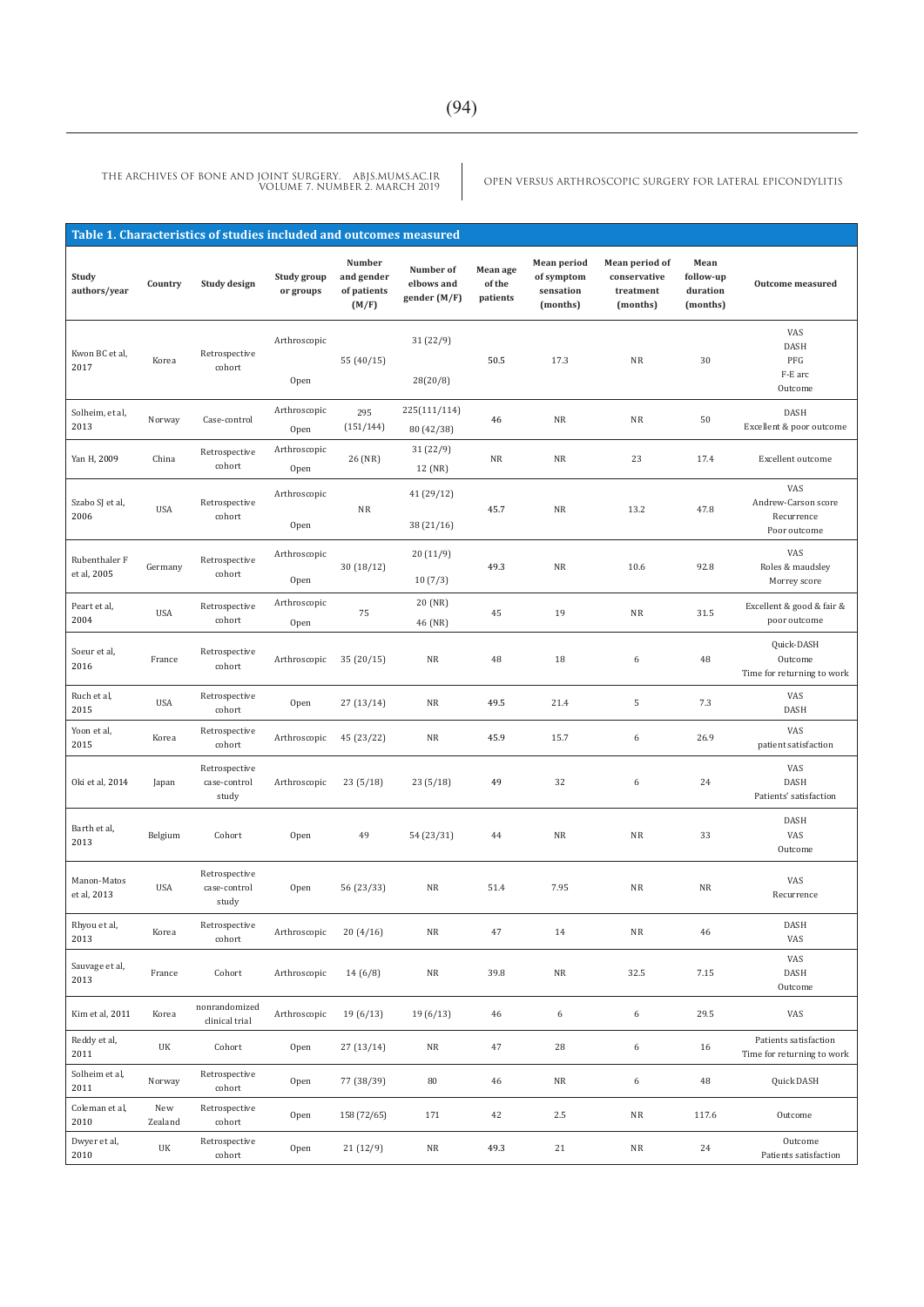| <b>Table 1. Continued</b>  |            |                                 |              |            |            |           |           |           |           |                                                      |
|----------------------------|------------|---------------------------------|--------------|------------|------------|-----------|-----------|-----------|-----------|------------------------------------------------------|
| Rayan et al,<br>2010       | UK         | Retrospective<br>cohort         | Open         | 40 (16/24) | 40(16/24)  | 43.7      | 12        | NR        | 24        | VAS<br>Outcome                                       |
| Lattermann et<br>al, 2010  | USA        | Retrospective<br>cohort         | Arthroscopic | 36(24/12)  | <b>NR</b>  | 42        | 19        | NR        | 42        | VAS<br>Time for returning to work                    |
| Grewal et al,<br>2009      | Canada     | Cohort                          | Arthroscopic | 36(20/16)  | NR         | 45.3      | 30        | NR        | 42        | VAS<br>Outcome<br>Time for returning to work         |
| Dunn et al,<br>2008        | <b>USA</b> | Retrospective<br>cohort         | Open         | 83 (45/38) | 92         | 46        | 26.4      | NR        | 151.2     | VAS<br>Outcome<br>Patients satisfaction              |
| Cho et al, 2009            | Korea      | Retrospective<br>cohort         | Open         | 41(28/13)  | 42 (28/14) | 47.5      | <b>NR</b> | <b>NR</b> | 13.4      | VAS<br>Outcome                                       |
| Baker Jr et<br>al/2000     | <b>USA</b> | Cohort                          | Arthroscopic | 40 (26/14) | 42(27/15)  | 42.7      | 14        | 14.4      | 34        | VAS                                                  |
| Wada et al,<br>2009        | Japan      | Retrospective<br>cohort         | Arthroscopic | 18(9/9)    | 20         | 54        | 28        | 6         | 24        | VAS<br><b>DASH</b>                                   |
| Backer and<br>Backer, 2008 | USA        | Retrospective<br>cohort         | Arthroscopic | 40(26/14)  | 42 (27/15) | 42.7      | 14        | 14.4      | 130       | Patients' satisfaction                               |
| Thomas and<br>Broome, 2007 | UK         | Retrospective<br>cohort         | Open         | 18         | 24         | <b>NR</b> | 23        | NR        | <b>NR</b> | Patients' satisfaction                               |
| Jerosch et al,<br>2006     | Germany    | Retrospective<br>cohort         | Arthroscopic | 20(13/7)   | <b>NR</b>  | 45.3      | 14        | 6         | 21.6      | VAS<br>Time for returning to work                    |
| Balk et al, 2005           | <b>USA</b> | Retrospective<br>cohort         | Open         | 57         | 63         | <b>NR</b> | NR        | NR        | 50        | Patients' satisfaction                               |
| Mullett et al,<br>2005     | <b>USA</b> | Retrospective<br>cohort         | Arthroscopic | 30(16/14)  | 30(16/14)  | 46        | NR        | 9         | 24        | Patients' satisfaction<br>Time for returning to work |
| Tasto et al,<br>2005       | <b>USA</b> | Nonrandomized<br>clinical trial | Open         | 13(6/7)    | <b>NR</b>  | 48.3      | 4.4       | 6         | 24        | VAS<br><b>DASH</b>                                   |
| Thornton et al,<br>2005    | <b>USA</b> | Cohort                          | Open         | 20(9/11)   | 22         | 47.3      | 53        | 6         | 50.2      | VAS<br><b>DASH</b>                                   |
| Rayan and<br>Coray, 2001   | <b>USA</b> | Retrospective<br>cohort         | Open         | 22(13/9)   | 23         | 43        | <b>NR</b> | 6         | 41.2      | <b>VAS</b><br>Outcome<br>Patients' satisfaction      |

Abbreviations: VAS, visual analog scale; DASH, Disabilities of the Arm, Shoulder and Hand; PFG, pain-free grip strength; F-E arc, F-E, flexion-extension, NR, not reported; M/F, Male/Female,

months). Patients in open group had a mean period of 19.66 months of conservative treatment and were followed for an average duration of 44.46 months while the conservative treatment and follow up duration were 17.75 and 42.08 months respectively in arthroscopic group [Table 2].

The values of postoperative outcomes measured either in arthroscopic or open groups as well as related complication are listed in Table 3.

#### *Complications*

The total amount of complications was 50 cases in both open and arthroscopic approaches. The complication rate was reported in 17 arthroscopic studies, 16 open studies [Table 4]. Complications noted were the flexionextension limitation, revision surgery, superficial wound infection, hematoma, seroma, elbow instability, synovial fistulae, posterior interosseous nerve palsy, and need for further glucocorticoid injections. The rate of complications were significantly higher in open group than arthroscopic group (open: 57.3% vs. arthroscopic: 33.4%; *P: 0.001*) [Table 4].

#### *VAS for pain score*

Postoperative VAS pain scores were reported in Thirteen arthroscopic studies and eleven open studies (15, 25, 34, 35, 40-42, 45-47, 49-57, 59, 62). At final follow-up, the mean VAS was higher in the arthroscopic group but, the difference was not statistically significant (arthroscopic: 1.62±1.96 vs. open: 1.45±0.72; *P: 0.78*) [Table 4].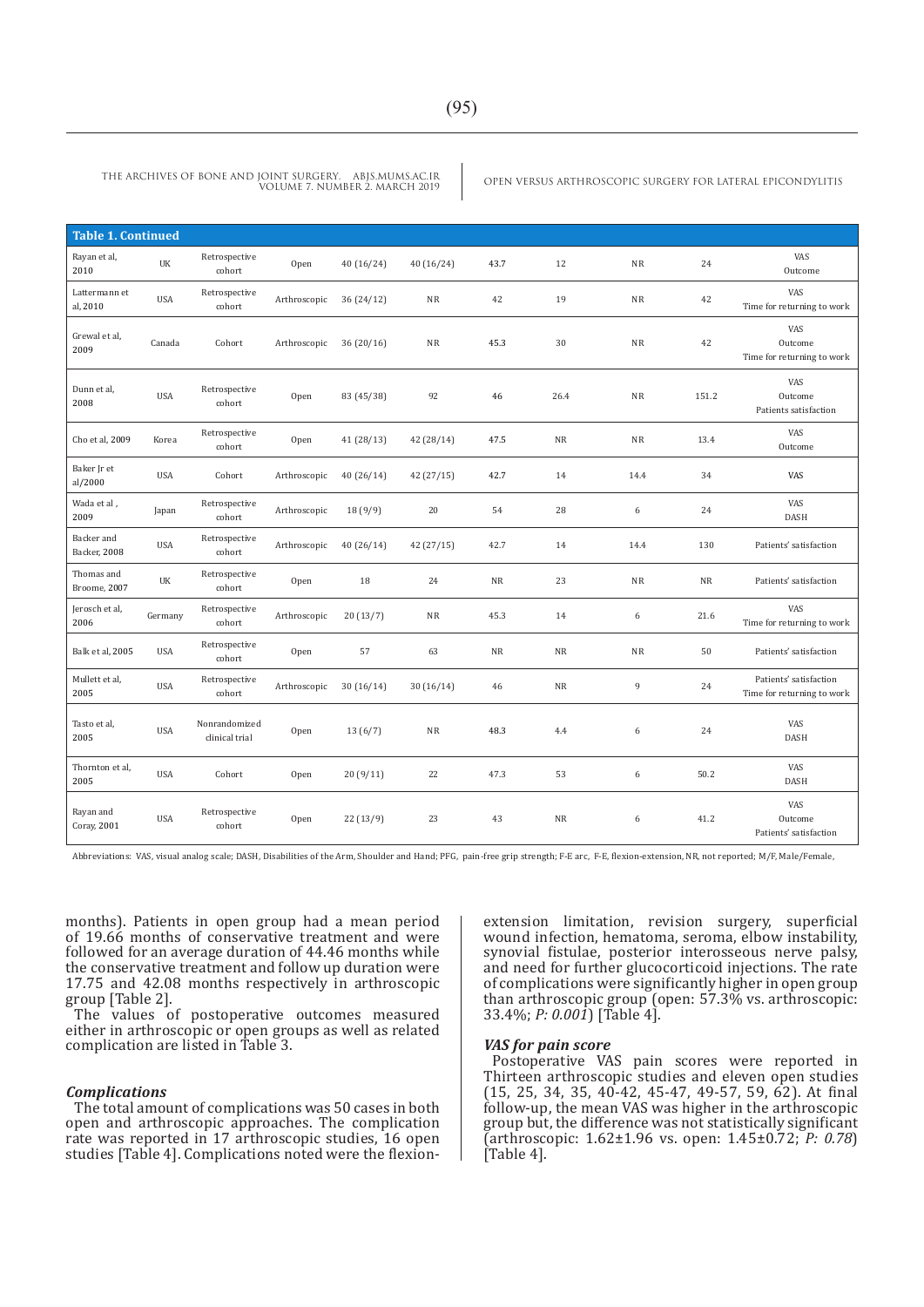| Table 2. Subject Demographics for Open & Arthroscopic |             |              |  |  |  |  |
|-------------------------------------------------------|-------------|--------------|--|--|--|--|
| Parameter                                             | <b>Open</b> | Arthroscopic |  |  |  |  |
| Number of elbows                                      | 1005        | 617          |  |  |  |  |
| Mean age                                              | 46.64       | 46.14        |  |  |  |  |
| Male $(\%)$                                           | 44.4%       | 47.3%        |  |  |  |  |
| Female $(\%)$                                         | 55.56%      | 52.7%        |  |  |  |  |
| Mean period of symptom sensation (months)             | 8.27        | 10.62        |  |  |  |  |
| Mean period of conservative treatment (months)        | 19.66       | 17.75        |  |  |  |  |
| Mean follow-up duration (months)                      | 44.46       | 42.08        |  |  |  |  |

| <b>First author name</b> | Item                                    |              |                                                                                                                                                                                                                                                                                                                                                                  | Open        |                                                                                                                                                                                                                                                                                                                                                                         |           |
|--------------------------|-----------------------------------------|--------------|------------------------------------------------------------------------------------------------------------------------------------------------------------------------------------------------------------------------------------------------------------------------------------------------------------------------------------------------------------------|-------------|-------------------------------------------------------------------------------------------------------------------------------------------------------------------------------------------------------------------------------------------------------------------------------------------------------------------------------------------------------------------------|-----------|
|                          | Mean time for returning to work (month) |              |                                                                                                                                                                                                                                                                                                                                                                  |             | $8.7 \pm 3.4$                                                                                                                                                                                                                                                                                                                                                           | <b>NR</b> |
|                          |                                         | Overall pain |                                                                                                                                                                                                                                                                                                                                                                  | $1.1 \pm 1$ | $1.1 + 1.8$                                                                                                                                                                                                                                                                                                                                                             | 0.08      |
|                          | VAS score                               |              |                                                                                                                                                                                                                                                                                                                                                                  | $1.6 + 1.3$ | Type of surgery<br>Arthroscopic<br>$2.2 \pm 2$<br>$0.8 + 1.6$<br>$12.6 \pm 18.3$<br>$25 + 13$<br>$149 + 4$<br>22 (75.9%)<br>$5(17.2\%)$<br>$2(6.9\%)$<br>group<br>15.9<br>71%<br>72<br>subjective elbow instability<br><b>NR</b><br><b>NR</b><br>Without any complication<br>0.9<br>82%<br>Without any complication<br>8<br>35<br>15<br>96%<br>Without any complication | 0.042     |
|                          |                                         | Pain at rest | Table 3. The comparative values of postoperative outcomes<br>$10.2 + 4.1$<br>Pain during hard work<br>$0.7 + 0.9$<br>$9.4 \pm 7$<br>$18\pm8$<br>$149+3$<br>22 (84.6%)<br>$4(15.4\%)$<br>$\boldsymbol{0}$<br>$1(1.8\%)$<br><b>NR</b><br><b>NR</b><br><b>NR</b><br>$5(12.5\%)$<br>2.3<br>44<br><b>NR</b><br><b>NR</b><br>NR<br><b>NR</b><br><b>NR</b><br><b>NR</b> | 0.604       |                                                                                                                                                                                                                                                                                                                                                                         |           |
|                          | Quick DASH score                        |              |                                                                                                                                                                                                                                                                                                                                                                  |             |                                                                                                                                                                                                                                                                                                                                                                         | 0.408     |
| Kwon BC et al. (59)      | PFG strength (kg)                       |              |                                                                                                                                                                                                                                                                                                                                                                  |             |                                                                                                                                                                                                                                                                                                                                                                         | 0.115     |
|                          | F-E arc                                 |              |                                                                                                                                                                                                                                                                                                                                                                  |             |                                                                                                                                                                                                                                                                                                                                                                         | 0.803     |
|                          |                                         | Excellent    |                                                                                                                                                                                                                                                                                                                                                                  |             | P value<br>0.510<br>case of mild flexion-extension limitation in open (1.8%) 1<br><b>NR</b><br><b>NR</b><br><b>NR</b><br>local injections, 2 (5%) revision surgery, 1 (2.5%) (5%) 2<br><b>NR</b><br><b>NR</b><br><b>NR</b><br><b>NR</b><br><b>NR</b><br><b>NR</b><br><b>NR</b><br><b>NR</b>                                                                             |           |
|                          | Outcome                                 | Good         |                                                                                                                                                                                                                                                                                                                                                                  |             |                                                                                                                                                                                                                                                                                                                                                                         |           |
|                          |                                         | Poor         |                                                                                                                                                                                                                                                                                                                                                                  |             |                                                                                                                                                                                                                                                                                                                                                                         |           |
|                          | Complications                           |              |                                                                                                                                                                                                                                                                                                                                                                  |             |                                                                                                                                                                                                                                                                                                                                                                         |           |
|                          | Quick DASH score                        |              |                                                                                                                                                                                                                                                                                                                                                                  |             |                                                                                                                                                                                                                                                                                                                                                                         |           |
|                          | Good & excellent outcome                |              |                                                                                                                                                                                                                                                                                                                                                                  |             |                                                                                                                                                                                                                                                                                                                                                                         |           |
| Soeur et al. (48)        | Mean time for returning to work (month) |              |                                                                                                                                                                                                                                                                                                                                                                  |             |                                                                                                                                                                                                                                                                                                                                                                         |           |
|                          | Complications                           |              |                                                                                                                                                                                                                                                                                                                                                                  |             |                                                                                                                                                                                                                                                                                                                                                                         |           |
|                          | <b>VAS</b>                              |              |                                                                                                                                                                                                                                                                                                                                                                  |             |                                                                                                                                                                                                                                                                                                                                                                         |           |
| Ruch et al. (33)         | <b>DASH</b>                             |              |                                                                                                                                                                                                                                                                                                                                                                  |             |                                                                                                                                                                                                                                                                                                                                                                         |           |
|                          | complications                           |              |                                                                                                                                                                                                                                                                                                                                                                  |             |                                                                                                                                                                                                                                                                                                                                                                         |           |
|                          | Overall VAS                             |              |                                                                                                                                                                                                                                                                                                                                                                  |             |                                                                                                                                                                                                                                                                                                                                                                         |           |
| Yoon et al. $(47)$       | Patients' satisfaction                  |              |                                                                                                                                                                                                                                                                                                                                                                  |             |                                                                                                                                                                                                                                                                                                                                                                         |           |
|                          | Complications                           |              |                                                                                                                                                                                                                                                                                                                                                                  |             |                                                                                                                                                                                                                                                                                                                                                                         |           |
|                          | <b>VAS</b>                              | At rest      |                                                                                                                                                                                                                                                                                                                                                                  |             |                                                                                                                                                                                                                                                                                                                                                                         |           |
|                          |                                         | At activity  |                                                                                                                                                                                                                                                                                                                                                                  |             |                                                                                                                                                                                                                                                                                                                                                                         |           |
| Oki et al. (49)          | DASH score                              |              |                                                                                                                                                                                                                                                                                                                                                                  |             |                                                                                                                                                                                                                                                                                                                                                                         |           |
|                          | Patients' satisfaction                  |              |                                                                                                                                                                                                                                                                                                                                                                  |             |                                                                                                                                                                                                                                                                                                                                                                         |           |
|                          | Complications                           |              |                                                                                                                                                                                                                                                                                                                                                                  |             |                                                                                                                                                                                                                                                                                                                                                                         |           |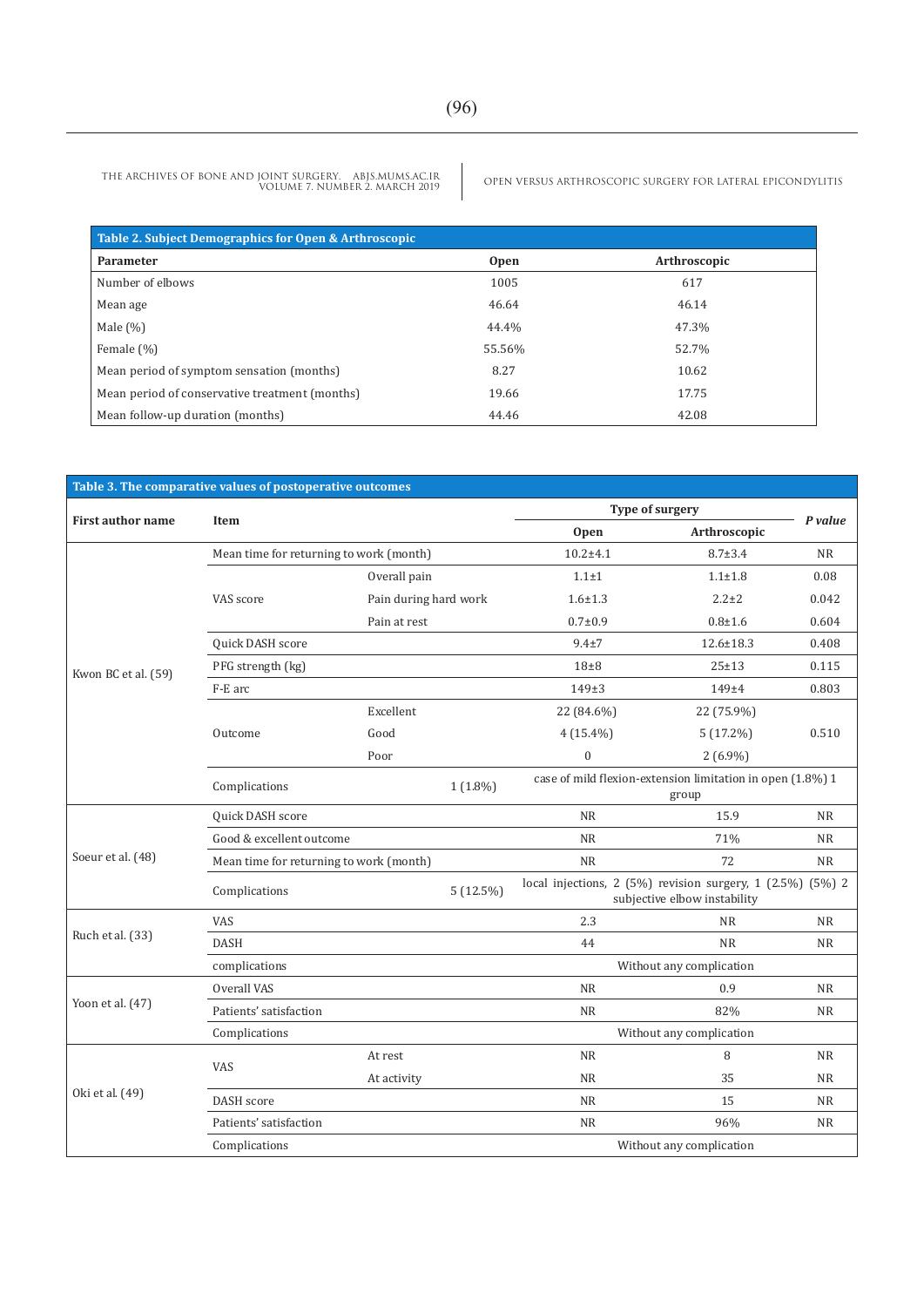| <b>Table 3. Continued</b> |                                                                                                                                                                                                                                                                                                                                                                                                                                                                                                                                                                   |                                                                                                                                                                                                                                                                                                                                                                                                                                                                                                                                                                                                                                                                                                                                                                                                                                                                                                                                                                                                                                                                         |                                                                                                                                                                                                                                                                                                                                                                                                      |   |           |           |
|---------------------------|-------------------------------------------------------------------------------------------------------------------------------------------------------------------------------------------------------------------------------------------------------------------------------------------------------------------------------------------------------------------------------------------------------------------------------------------------------------------------------------------------------------------------------------------------------------------|-------------------------------------------------------------------------------------------------------------------------------------------------------------------------------------------------------------------------------------------------------------------------------------------------------------------------------------------------------------------------------------------------------------------------------------------------------------------------------------------------------------------------------------------------------------------------------------------------------------------------------------------------------------------------------------------------------------------------------------------------------------------------------------------------------------------------------------------------------------------------------------------------------------------------------------------------------------------------------------------------------------------------------------------------------------------------|------------------------------------------------------------------------------------------------------------------------------------------------------------------------------------------------------------------------------------------------------------------------------------------------------------------------------------------------------------------------------------------------------|---|-----------|-----------|
|                           | Quick DASH score                                                                                                                                                                                                                                                                                                                                                                                                                                                                                                                                                  |                                                                                                                                                                                                                                                                                                                                                                                                                                                                                                                                                                                                                                                                                                                                                                                                                                                                                                                                                                                                                                                                         |                                                                                                                                                                                                                                                                                                                                                                                                      | 6 | <b>NR</b> | <b>NR</b> |
|                           |                                                                                                                                                                                                                                                                                                                                                                                                                                                                                                                                                                   | Overall pain<br>$\mathbf{1}$<br><b>NR</b><br>9<br>Pain at rest<br><b>NR</b><br>5.7<br><b>NR</b><br>Excellent<br>26 (54%)<br><b>NR</b><br>Good<br>15 (31%)<br><b>NR</b><br>8 (16%)<br><b>NR</b><br>Poor<br>2(4%)<br>hematoma and 1 (2%) wound infection 1 (2%)<br>3<br><b>NR</b><br>2<br><b>NR</b><br>NR<br>0.3<br>NR<br>0.9<br><b>NR</b><br>5.1<br>Without any complication<br>$17.8 \pm 19.4$<br>±15.460.2<br>67%<br>Excellent<br>78%<br>$7\%$<br>4%<br>Poor<br>19 (6.2%)<br>revision surgery<br><b>NR</b><br>9.7<br><b>NR</b><br>At rest<br>0.43<br><b>NR</b><br>2.43<br>At activity<br><b>NR</b><br>9.1<br>Excellent<br><b>NR</b><br>11<br>Good<br>3<br>NR<br>Without any complication<br>1.0<br>NR<br><b>NR</b><br>$18.3 \pm 24.2$<br>Without any complication<br>90%<br><b>NR</b><br>5<br><b>NR</b><br>Without any complication<br>18<br>NR<br>revisions, $3(4\%)$ wound infections, and $1(1.2\%)$ $3(4\%)$<br>$7(9.2\%)$<br>hematoma<br>Excellent<br>128 (85%)<br><b>NR</b><br>Good<br>13 (8%)<br><b>NR</b><br>Fair<br>6(5%)<br><b>NR</b><br>Poor<br>2(2%)<br>NR | <b>NR</b>                                                                                                                                                                                                                                                                                                                                                                                            |   |           |           |
|                           |                                                                                                                                                                                                                                                                                                                                                                                                                                                                                                                                                                   |                                                                                                                                                                                                                                                                                                                                                                                                                                                                                                                                                                                                                                                                                                                                                                                                                                                                                                                                                                                                                                                                         |                                                                                                                                                                                                                                                                                                                                                                                                      |   |           | <b>NR</b> |
| Barth et al. (34)         |                                                                                                                                                                                                                                                                                                                                                                                                                                                                                                                                                                   |                                                                                                                                                                                                                                                                                                                                                                                                                                                                                                                                                                                                                                                                                                                                                                                                                                                                                                                                                                                                                                                                         |                                                                                                                                                                                                                                                                                                                                                                                                      |   |           | NR        |
|                           |                                                                                                                                                                                                                                                                                                                                                                                                                                                                                                                                                                   |                                                                                                                                                                                                                                                                                                                                                                                                                                                                                                                                                                                                                                                                                                                                                                                                                                                                                                                                                                                                                                                                         | <b>NR</b><br><b>NR</b><br><b>NR</b><br><b>NR</b><br><b>NR</b><br><b>NR</b><br>NR<br><b>NR</b><br>0.004<br>0.04<br>0.285<br>in Arthroscopic group & 3 (4%) in Open group 19 (6.2%)<br><b>NR</b><br><b>NR</b><br><b>NR</b><br><b>NR</b><br><b>NR</b><br><b>NR</b><br><b>NR</b><br><b>NR</b><br><b>NR</b><br><b>NR</b><br>NR<br>NR<br>NR<br><b>NR</b><br>NR<br>$2(1.5\%)$<br>synovial fistulae 2 (1.5%) |   |           |           |
|                           | VAS<br>Mean time for returning to work (month)<br>Outcome<br>Complications<br>VAS score<br>Recurrence<br>VAS pain score<br>VAS palpation pain score<br>DASH score<br>Complications<br>Quick DASH score<br>Outcome<br>Complications<br><b>DASH</b><br><b>VAS</b><br>Mean time for returning to work (month)<br>Outcome<br>Complications<br>VAS at activity<br>Mean time for returning to work (days)<br>Complications<br>Patients' satisfaction<br>Mean time for returning to work (month)<br>Complications<br><b>Quick DASH score</b><br>Complications<br>Outcome |                                                                                                                                                                                                                                                                                                                                                                                                                                                                                                                                                                                                                                                                                                                                                                                                                                                                                                                                                                                                                                                                         |                                                                                                                                                                                                                                                                                                                                                                                                      |   |           |           |
|                           |                                                                                                                                                                                                                                                                                                                                                                                                                                                                                                                                                                   |                                                                                                                                                                                                                                                                                                                                                                                                                                                                                                                                                                                                                                                                                                                                                                                                                                                                                                                                                                                                                                                                         |                                                                                                                                                                                                                                                                                                                                                                                                      |   |           |           |
|                           |                                                                                                                                                                                                                                                                                                                                                                                                                                                                                                                                                                   |                                                                                                                                                                                                                                                                                                                                                                                                                                                                                                                                                                                                                                                                                                                                                                                                                                                                                                                                                                                                                                                                         |                                                                                                                                                                                                                                                                                                                                                                                                      |   |           |           |
|                           |                                                                                                                                                                                                                                                                                                                                                                                                                                                                                                                                                                   |                                                                                                                                                                                                                                                                                                                                                                                                                                                                                                                                                                                                                                                                                                                                                                                                                                                                                                                                                                                                                                                                         |                                                                                                                                                                                                                                                                                                                                                                                                      |   |           |           |
| Manon-Matos et al. (35)   |                                                                                                                                                                                                                                                                                                                                                                                                                                                                                                                                                                   |                                                                                                                                                                                                                                                                                                                                                                                                                                                                                                                                                                                                                                                                                                                                                                                                                                                                                                                                                                                                                                                                         |                                                                                                                                                                                                                                                                                                                                                                                                      |   |           |           |
|                           |                                                                                                                                                                                                                                                                                                                                                                                                                                                                                                                                                                   |                                                                                                                                                                                                                                                                                                                                                                                                                                                                                                                                                                                                                                                                                                                                                                                                                                                                                                                                                                                                                                                                         |                                                                                                                                                                                                                                                                                                                                                                                                      |   |           |           |
| Rhyou et al. (50)         |                                                                                                                                                                                                                                                                                                                                                                                                                                                                                                                                                                   |                                                                                                                                                                                                                                                                                                                                                                                                                                                                                                                                                                                                                                                                                                                                                                                                                                                                                                                                                                                                                                                                         |                                                                                                                                                                                                                                                                                                                                                                                                      |   |           |           |
|                           |                                                                                                                                                                                                                                                                                                                                                                                                                                                                                                                                                                   |                                                                                                                                                                                                                                                                                                                                                                                                                                                                                                                                                                                                                                                                                                                                                                                                                                                                                                                                                                                                                                                                         |                                                                                                                                                                                                                                                                                                                                                                                                      |   |           |           |
|                           |                                                                                                                                                                                                                                                                                                                                                                                                                                                                                                                                                                   |                                                                                                                                                                                                                                                                                                                                                                                                                                                                                                                                                                                                                                                                                                                                                                                                                                                                                                                                                                                                                                                                         |                                                                                                                                                                                                                                                                                                                                                                                                      |   |           |           |
|                           |                                                                                                                                                                                                                                                                                                                                                                                                                                                                                                                                                                   |                                                                                                                                                                                                                                                                                                                                                                                                                                                                                                                                                                                                                                                                                                                                                                                                                                                                                                                                                                                                                                                                         |                                                                                                                                                                                                                                                                                                                                                                                                      |   |           |           |
|                           |                                                                                                                                                                                                                                                                                                                                                                                                                                                                                                                                                                   |                                                                                                                                                                                                                                                                                                                                                                                                                                                                                                                                                                                                                                                                                                                                                                                                                                                                                                                                                                                                                                                                         |                                                                                                                                                                                                                                                                                                                                                                                                      |   |           |           |
| Solheim, et al. (37)      |                                                                                                                                                                                                                                                                                                                                                                                                                                                                                                                                                                   |                                                                                                                                                                                                                                                                                                                                                                                                                                                                                                                                                                                                                                                                                                                                                                                                                                                                                                                                                                                                                                                                         |                                                                                                                                                                                                                                                                                                                                                                                                      |   |           |           |
|                           |                                                                                                                                                                                                                                                                                                                                                                                                                                                                                                                                                                   |                                                                                                                                                                                                                                                                                                                                                                                                                                                                                                                                                                                                                                                                                                                                                                                                                                                                                                                                                                                                                                                                         |                                                                                                                                                                                                                                                                                                                                                                                                      |   |           |           |
|                           |                                                                                                                                                                                                                                                                                                                                                                                                                                                                                                                                                                   |                                                                                                                                                                                                                                                                                                                                                                                                                                                                                                                                                                                                                                                                                                                                                                                                                                                                                                                                                                                                                                                                         |                                                                                                                                                                                                                                                                                                                                                                                                      |   |           |           |
|                           |                                                                                                                                                                                                                                                                                                                                                                                                                                                                                                                                                                   |                                                                                                                                                                                                                                                                                                                                                                                                                                                                                                                                                                                                                                                                                                                                                                                                                                                                                                                                                                                                                                                                         |                                                                                                                                                                                                                                                                                                                                                                                                      |   |           |           |
|                           |                                                                                                                                                                                                                                                                                                                                                                                                                                                                                                                                                                   |                                                                                                                                                                                                                                                                                                                                                                                                                                                                                                                                                                                                                                                                                                                                                                                                                                                                                                                                                                                                                                                                         |                                                                                                                                                                                                                                                                                                                                                                                                      |   |           |           |
| Sauvage et al. (51)       |                                                                                                                                                                                                                                                                                                                                                                                                                                                                                                                                                                   |                                                                                                                                                                                                                                                                                                                                                                                                                                                                                                                                                                                                                                                                                                                                                                                                                                                                                                                                                                                                                                                                         |                                                                                                                                                                                                                                                                                                                                                                                                      |   |           |           |
|                           |                                                                                                                                                                                                                                                                                                                                                                                                                                                                                                                                                                   |                                                                                                                                                                                                                                                                                                                                                                                                                                                                                                                                                                                                                                                                                                                                                                                                                                                                                                                                                                                                                                                                         |                                                                                                                                                                                                                                                                                                                                                                                                      |   |           |           |
|                           |                                                                                                                                                                                                                                                                                                                                                                                                                                                                                                                                                                   |                                                                                                                                                                                                                                                                                                                                                                                                                                                                                                                                                                                                                                                                                                                                                                                                                                                                                                                                                                                                                                                                         |                                                                                                                                                                                                                                                                                                                                                                                                      |   |           |           |
|                           |                                                                                                                                                                                                                                                                                                                                                                                                                                                                                                                                                                   |                                                                                                                                                                                                                                                                                                                                                                                                                                                                                                                                                                                                                                                                                                                                                                                                                                                                                                                                                                                                                                                                         |                                                                                                                                                                                                                                                                                                                                                                                                      |   |           |           |
|                           |                                                                                                                                                                                                                                                                                                                                                                                                                                                                                                                                                                   |                                                                                                                                                                                                                                                                                                                                                                                                                                                                                                                                                                                                                                                                                                                                                                                                                                                                                                                                                                                                                                                                         |                                                                                                                                                                                                                                                                                                                                                                                                      |   |           |           |
| Kim et al. (52)           |                                                                                                                                                                                                                                                                                                                                                                                                                                                                                                                                                                   |                                                                                                                                                                                                                                                                                                                                                                                                                                                                                                                                                                                                                                                                                                                                                                                                                                                                                                                                                                                                                                                                         |                                                                                                                                                                                                                                                                                                                                                                                                      |   |           |           |
|                           |                                                                                                                                                                                                                                                                                                                                                                                                                                                                                                                                                                   |                                                                                                                                                                                                                                                                                                                                                                                                                                                                                                                                                                                                                                                                                                                                                                                                                                                                                                                                                                                                                                                                         |                                                                                                                                                                                                                                                                                                                                                                                                      |   |           |           |
|                           |                                                                                                                                                                                                                                                                                                                                                                                                                                                                                                                                                                   |                                                                                                                                                                                                                                                                                                                                                                                                                                                                                                                                                                                                                                                                                                                                                                                                                                                                                                                                                                                                                                                                         |                                                                                                                                                                                                                                                                                                                                                                                                      |   |           |           |
| Reddy et al. (36)         |                                                                                                                                                                                                                                                                                                                                                                                                                                                                                                                                                                   |                                                                                                                                                                                                                                                                                                                                                                                                                                                                                                                                                                                                                                                                                                                                                                                                                                                                                                                                                                                                                                                                         |                                                                                                                                                                                                                                                                                                                                                                                                      |   |           |           |
|                           |                                                                                                                                                                                                                                                                                                                                                                                                                                                                                                                                                                   |                                                                                                                                                                                                                                                                                                                                                                                                                                                                                                                                                                                                                                                                                                                                                                                                                                                                                                                                                                                                                                                                         |                                                                                                                                                                                                                                                                                                                                                                                                      |   |           |           |
|                           |                                                                                                                                                                                                                                                                                                                                                                                                                                                                                                                                                                   |                                                                                                                                                                                                                                                                                                                                                                                                                                                                                                                                                                                                                                                                                                                                                                                                                                                                                                                                                                                                                                                                         |                                                                                                                                                                                                                                                                                                                                                                                                      |   |           |           |
| Solheim et al. (60)       |                                                                                                                                                                                                                                                                                                                                                                                                                                                                                                                                                                   |                                                                                                                                                                                                                                                                                                                                                                                                                                                                                                                                                                                                                                                                                                                                                                                                                                                                                                                                                                                                                                                                         |                                                                                                                                                                                                                                                                                                                                                                                                      |   |           |           |
|                           |                                                                                                                                                                                                                                                                                                                                                                                                                                                                                                                                                                   |                                                                                                                                                                                                                                                                                                                                                                                                                                                                                                                                                                                                                                                                                                                                                                                                                                                                                                                                                                                                                                                                         |                                                                                                                                                                                                                                                                                                                                                                                                      |   |           |           |
|                           |                                                                                                                                                                                                                                                                                                                                                                                                                                                                                                                                                                   |                                                                                                                                                                                                                                                                                                                                                                                                                                                                                                                                                                                                                                                                                                                                                                                                                                                                                                                                                                                                                                                                         |                                                                                                                                                                                                                                                                                                                                                                                                      |   |           |           |
| Coleman et al. (38)       |                                                                                                                                                                                                                                                                                                                                                                                                                                                                                                                                                                   |                                                                                                                                                                                                                                                                                                                                                                                                                                                                                                                                                                                                                                                                                                                                                                                                                                                                                                                                                                                                                                                                         |                                                                                                                                                                                                                                                                                                                                                                                                      |   |           |           |
|                           |                                                                                                                                                                                                                                                                                                                                                                                                                                                                                                                                                                   |                                                                                                                                                                                                                                                                                                                                                                                                                                                                                                                                                                                                                                                                                                                                                                                                                                                                                                                                                                                                                                                                         |                                                                                                                                                                                                                                                                                                                                                                                                      |   |           |           |
|                           | Complications                                                                                                                                                                                                                                                                                                                                                                                                                                                                                                                                                     |                                                                                                                                                                                                                                                                                                                                                                                                                                                                                                                                                                                                                                                                                                                                                                                                                                                                                                                                                                                                                                                                         |                                                                                                                                                                                                                                                                                                                                                                                                      |   |           |           |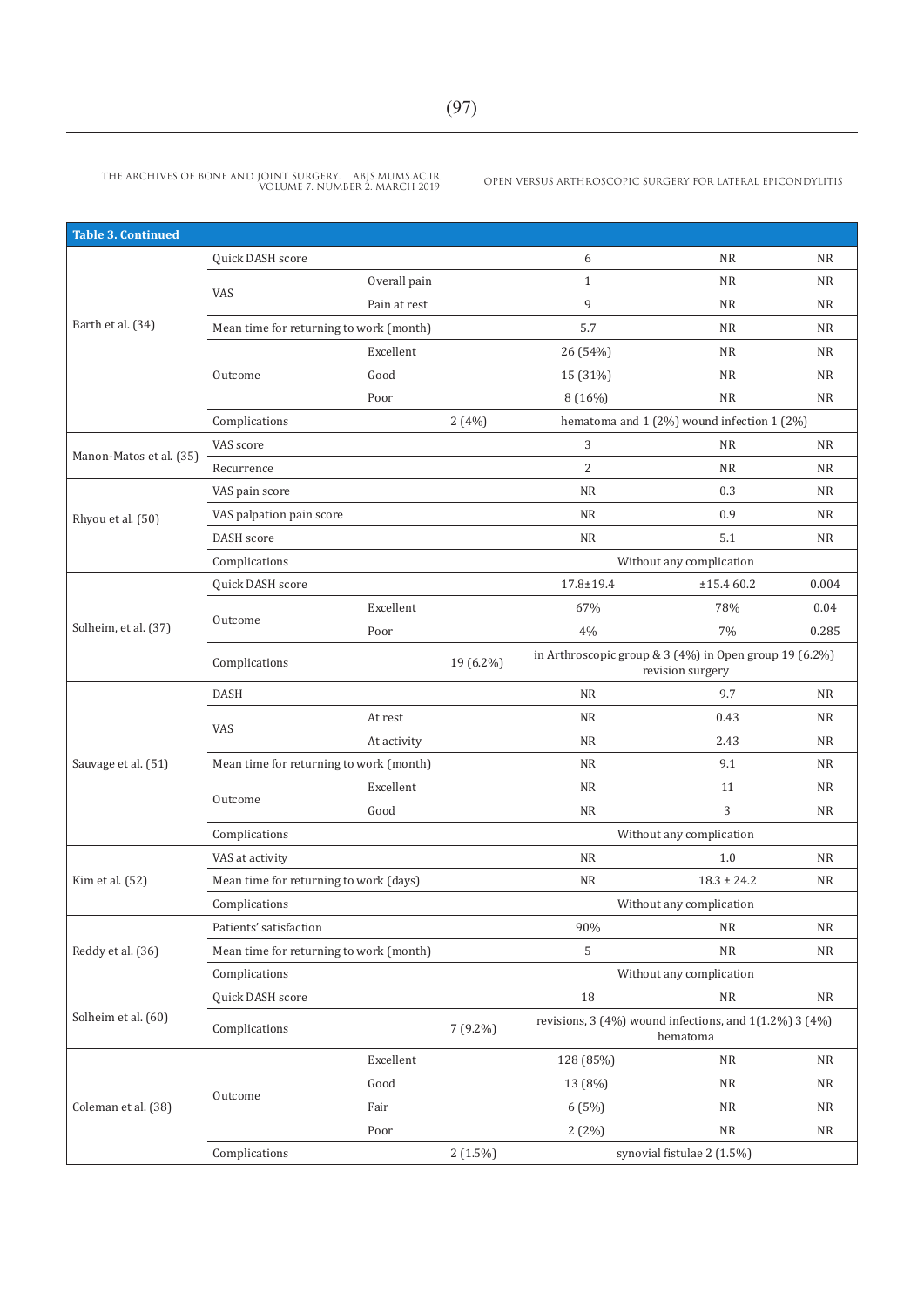| <b>Table 3. Continued</b>                                                                                                                                                                                                                                                                                                                                                                                                                                                                                   |                        |                                                                                                                                                                                                                                                                                                                                                                                                                                                                                                                                                               |                          |                                                                                                                                                                                                                                                                                                                                                                                                                                                                    |           |
|-------------------------------------------------------------------------------------------------------------------------------------------------------------------------------------------------------------------------------------------------------------------------------------------------------------------------------------------------------------------------------------------------------------------------------------------------------------------------------------------------------------|------------------------|---------------------------------------------------------------------------------------------------------------------------------------------------------------------------------------------------------------------------------------------------------------------------------------------------------------------------------------------------------------------------------------------------------------------------------------------------------------------------------------------------------------------------------------------------------------|--------------------------|--------------------------------------------------------------------------------------------------------------------------------------------------------------------------------------------------------------------------------------------------------------------------------------------------------------------------------------------------------------------------------------------------------------------------------------------------------------------|-----------|
|                                                                                                                                                                                                                                                                                                                                                                                                                                                                                                             | Patients' satisfaction |                                                                                                                                                                                                                                                                                                                                                                                                                                                                                                                                                               | 95.2%                    | <b>NR</b>                                                                                                                                                                                                                                                                                                                                                                                                                                                          | <b>NR</b> |
|                                                                                                                                                                                                                                                                                                                                                                                                                                                                                                             |                        | Excellent                                                                                                                                                                                                                                                                                                                                                                                                                                                                                                                                                     | 19 (90.5%)               | <b>NR</b>                                                                                                                                                                                                                                                                                                                                                                                                                                                          | <b>NR</b> |
|                                                                                                                                                                                                                                                                                                                                                                                                                                                                                                             |                        | Good                                                                                                                                                                                                                                                                                                                                                                                                                                                                                                                                                          | $2(9.5\%)$               | <b>NR</b>                                                                                                                                                                                                                                                                                                                                                                                                                                                          | <b>NR</b> |
|                                                                                                                                                                                                                                                                                                                                                                                                                                                                                                             | Complications          |                                                                                                                                                                                                                                                                                                                                                                                                                                                                                                                                                               |                          |                                                                                                                                                                                                                                                                                                                                                                                                                                                                    |           |
|                                                                                                                                                                                                                                                                                                                                                                                                                                                                                                             | VAS score              |                                                                                                                                                                                                                                                                                                                                                                                                                                                                                                                                                               | NR                       | 1.9<br>$\overline{7}$<br><b>NR</b><br><b>NR</b><br><b>NR</b><br><b>NR</b><br><b>NR</b><br><b>NR</b><br><b>NR</b><br><b>NR</b><br><b>NR</b><br><b>NR</b><br><b>NR</b><br><b>NR</b><br>8<br>$24.5 \pm 32.6$<br>$10.3 \pm 16.6$<br>22<br>9<br>5<br><b>NR</b><br><b>NR</b><br><b>NR</b><br><b>NR</b><br><b>NR</b><br><b>NR</b><br>3.2<br>93%                                                                                                                           | <b>NR</b> |
| Lattermann et al. (53)                                                                                                                                                                                                                                                                                                                                                                                                                                                                                      |                        |                                                                                                                                                                                                                                                                                                                                                                                                                                                                                                                                                               | <b>NR</b>                |                                                                                                                                                                                                                                                                                                                                                                                                                                                                    | <b>NR</b> |
|                                                                                                                                                                                                                                                                                                                                                                                                                                                                                                             | Complications          |                                                                                                                                                                                                                                                                                                                                                                                                                                                                                                                                                               |                          |                                                                                                                                                                                                                                                                                                                                                                                                                                                                    |           |
|                                                                                                                                                                                                                                                                                                                                                                                                                                                                                                             | Overall VAS            |                                                                                                                                                                                                                                                                                                                                                                                                                                                                                                                                                               | 1.6                      | Without any complication<br>Without any complication<br><b>NR</b><br><b>NR</b><br>NR<br><b>NR</b><br><b>NR</b><br>patients required revision 2 (5%)<br><b>NR</b><br><b>NR</b><br><b>NR</b><br>NR<br><b>NR</b><br><b>NR</b><br>$\mathbf{1}$<br><b>NR</b><br>surgery<br><b>NR</b><br>0.2<br>NR<br><b>NR</b><br><b>NR</b><br>Without any complication<br>NR<br><b>NR</b><br>NR<br>${\rm NR}$<br>${\rm NR}$<br><b>NR</b><br>Without any complication<br>3<br><b>NR</b> |           |
|                                                                                                                                                                                                                                                                                                                                                                                                                                                                                                             |                        | Excellent<br>25 (62.5%)<br>Good<br>10 (25%)<br>Fair<br>2(5%)<br>Poor<br>$3(7.5\%)$<br>2(5%)<br>0.3<br>At rest<br>Daily activity<br>1.46<br>2.21<br>Hard activity<br>Excellent<br>23<br>Good<br>18<br>Fair<br>Poor<br>$\boldsymbol{0}$<br>case of forearm paresthesias for 2 weeks after 1 (2.5%)<br>$1(2.5\%)$<br><b>NR</b><br><b>NR</b><br><b>NR</b><br>Good & excellent<br><b>NR</b><br><b>NR</b><br>Fair<br><b>NR</b><br>poor<br>2.1<br>89%<br>Excellent<br>71 (77%)<br>Good<br>$6(6.5\%)$<br>$9(10\%)$<br>Fair<br>$6(6.5\%)$<br>poor<br>100%<br><b>NR</b> |                          |                                                                                                                                                                                                                                                                                                                                                                                                                                                                    |           |
|                                                                                                                                                                                                                                                                                                                                                                                                                                                                                                             |                        |                                                                                                                                                                                                                                                                                                                                                                                                                                                                                                                                                               | Without any complication |                                                                                                                                                                                                                                                                                                                                                                                                                                                                    |           |
|                                                                                                                                                                                                                                                                                                                                                                                                                                                                                                             |                        |                                                                                                                                                                                                                                                                                                                                                                                                                                                                                                                                                               |                          |                                                                                                                                                                                                                                                                                                                                                                                                                                                                    |           |
| Dwyer et al. (39)<br>Outcome<br>Mean time for returning to work (month)<br>Rayan et al. (40)<br>Outcome<br>Complications<br><b>VAS</b><br>Cho et al. (42)<br>Outcome<br>Complications<br>Overall VAS<br>Mean time for returning to work with workers<br>compensation (month)<br>Mean time for returning to work without workers<br>compensation (month)<br>Grewal et al. (54)<br>Outcome<br>Complications<br>Overall VAS for pain<br>Patients' satisfaction<br>Dunn et al. (41)<br>Outcome<br>Complications |                        |                                                                                                                                                                                                                                                                                                                                                                                                                                                                                                                                                               |                          |                                                                                                                                                                                                                                                                                                                                                                                                                                                                    |           |
|                                                                                                                                                                                                                                                                                                                                                                                                                                                                                                             |                        |                                                                                                                                                                                                                                                                                                                                                                                                                                                                                                                                                               |                          |                                                                                                                                                                                                                                                                                                                                                                                                                                                                    |           |
|                                                                                                                                                                                                                                                                                                                                                                                                                                                                                                             |                        |                                                                                                                                                                                                                                                                                                                                                                                                                                                                                                                                                               |                          |                                                                                                                                                                                                                                                                                                                                                                                                                                                                    |           |
|                                                                                                                                                                                                                                                                                                                                                                                                                                                                                                             |                        |                                                                                                                                                                                                                                                                                                                                                                                                                                                                                                                                                               |                          |                                                                                                                                                                                                                                                                                                                                                                                                                                                                    |           |
| Mean time for returning to work (month)<br>Yan et al. (61)<br>Excellent outcome<br>Complications                                                                                                                                                                                                                                                                                                                                                                                                            |                        |                                                                                                                                                                                                                                                                                                                                                                                                                                                                                                                                                               |                          |                                                                                                                                                                                                                                                                                                                                                                                                                                                                    |           |
|                                                                                                                                                                                                                                                                                                                                                                                                                                                                                                             |                        |                                                                                                                                                                                                                                                                                                                                                                                                                                                                                                                                                               |                          |                                                                                                                                                                                                                                                                                                                                                                                                                                                                    |           |
|                                                                                                                                                                                                                                                                                                                                                                                                                                                                                                             |                        |                                                                                                                                                                                                                                                                                                                                                                                                                                                                                                                                                               |                          |                                                                                                                                                                                                                                                                                                                                                                                                                                                                    |           |
|                                                                                                                                                                                                                                                                                                                                                                                                                                                                                                             |                        |                                                                                                                                                                                                                                                                                                                                                                                                                                                                                                                                                               |                          |                                                                                                                                                                                                                                                                                                                                                                                                                                                                    |           |
|                                                                                                                                                                                                                                                                                                                                                                                                                                                                                                             |                        |                                                                                                                                                                                                                                                                                                                                                                                                                                                                                                                                                               |                          |                                                                                                                                                                                                                                                                                                                                                                                                                                                                    |           |
|                                                                                                                                                                                                                                                                                                                                                                                                                                                                                                             |                        |                                                                                                                                                                                                                                                                                                                                                                                                                                                                                                                                                               |                          |                                                                                                                                                                                                                                                                                                                                                                                                                                                                    |           |
|                                                                                                                                                                                                                                                                                                                                                                                                                                                                                                             |                        |                                                                                                                                                                                                                                                                                                                                                                                                                                                                                                                                                               |                          |                                                                                                                                                                                                                                                                                                                                                                                                                                                                    |           |
|                                                                                                                                                                                                                                                                                                                                                                                                                                                                                                             |                        |                                                                                                                                                                                                                                                                                                                                                                                                                                                                                                                                                               |                          |                                                                                                                                                                                                                                                                                                                                                                                                                                                                    |           |
|                                                                                                                                                                                                                                                                                                                                                                                                                                                                                                             |                        |                                                                                                                                                                                                                                                                                                                                                                                                                                                                                                                                                               |                          |                                                                                                                                                                                                                                                                                                                                                                                                                                                                    |           |
|                                                                                                                                                                                                                                                                                                                                                                                                                                                                                                             |                        |                                                                                                                                                                                                                                                                                                                                                                                                                                                                                                                                                               |                          |                                                                                                                                                                                                                                                                                                                                                                                                                                                                    |           |
|                                                                                                                                                                                                                                                                                                                                                                                                                                                                                                             |                        |                                                                                                                                                                                                                                                                                                                                                                                                                                                                                                                                                               |                          |                                                                                                                                                                                                                                                                                                                                                                                                                                                                    |           |
|                                                                                                                                                                                                                                                                                                                                                                                                                                                                                                             |                        |                                                                                                                                                                                                                                                                                                                                                                                                                                                                                                                                                               |                          |                                                                                                                                                                                                                                                                                                                                                                                                                                                                    |           |
|                                                                                                                                                                                                                                                                                                                                                                                                                                                                                                             |                        |                                                                                                                                                                                                                                                                                                                                                                                                                                                                                                                                                               |                          |                                                                                                                                                                                                                                                                                                                                                                                                                                                                    |           |
|                                                                                                                                                                                                                                                                                                                                                                                                                                                                                                             |                        |                                                                                                                                                                                                                                                                                                                                                                                                                                                                                                                                                               |                          |                                                                                                                                                                                                                                                                                                                                                                                                                                                                    |           |
|                                                                                                                                                                                                                                                                                                                                                                                                                                                                                                             |                        |                                                                                                                                                                                                                                                                                                                                                                                                                                                                                                                                                               |                          |                                                                                                                                                                                                                                                                                                                                                                                                                                                                    |           |
|                                                                                                                                                                                                                                                                                                                                                                                                                                                                                                             |                        |                                                                                                                                                                                                                                                                                                                                                                                                                                                                                                                                                               |                          |                                                                                                                                                                                                                                                                                                                                                                                                                                                                    |           |
|                                                                                                                                                                                                                                                                                                                                                                                                                                                                                                             |                        |                                                                                                                                                                                                                                                                                                                                                                                                                                                                                                                                                               |                          |                                                                                                                                                                                                                                                                                                                                                                                                                                                                    |           |
|                                                                                                                                                                                                                                                                                                                                                                                                                                                                                                             |                        |                                                                                                                                                                                                                                                                                                                                                                                                                                                                                                                                                               |                          |                                                                                                                                                                                                                                                                                                                                                                                                                                                                    |           |
|                                                                                                                                                                                                                                                                                                                                                                                                                                                                                                             |                        |                                                                                                                                                                                                                                                                                                                                                                                                                                                                                                                                                               |                          |                                                                                                                                                                                                                                                                                                                                                                                                                                                                    |           |
|                                                                                                                                                                                                                                                                                                                                                                                                                                                                                                             |                        |                                                                                                                                                                                                                                                                                                                                                                                                                                                                                                                                                               |                          |                                                                                                                                                                                                                                                                                                                                                                                                                                                                    |           |
|                                                                                                                                                                                                                                                                                                                                                                                                                                                                                                             |                        |                                                                                                                                                                                                                                                                                                                                                                                                                                                                                                                                                               |                          |                                                                                                                                                                                                                                                                                                                                                                                                                                                                    |           |
|                                                                                                                                                                                                                                                                                                                                                                                                                                                                                                             |                        |                                                                                                                                                                                                                                                                                                                                                                                                                                                                                                                                                               |                          |                                                                                                                                                                                                                                                                                                                                                                                                                                                                    |           |
|                                                                                                                                                                                                                                                                                                                                                                                                                                                                                                             |                        |                                                                                                                                                                                                                                                                                                                                                                                                                                                                                                                                                               |                          |                                                                                                                                                                                                                                                                                                                                                                                                                                                                    |           |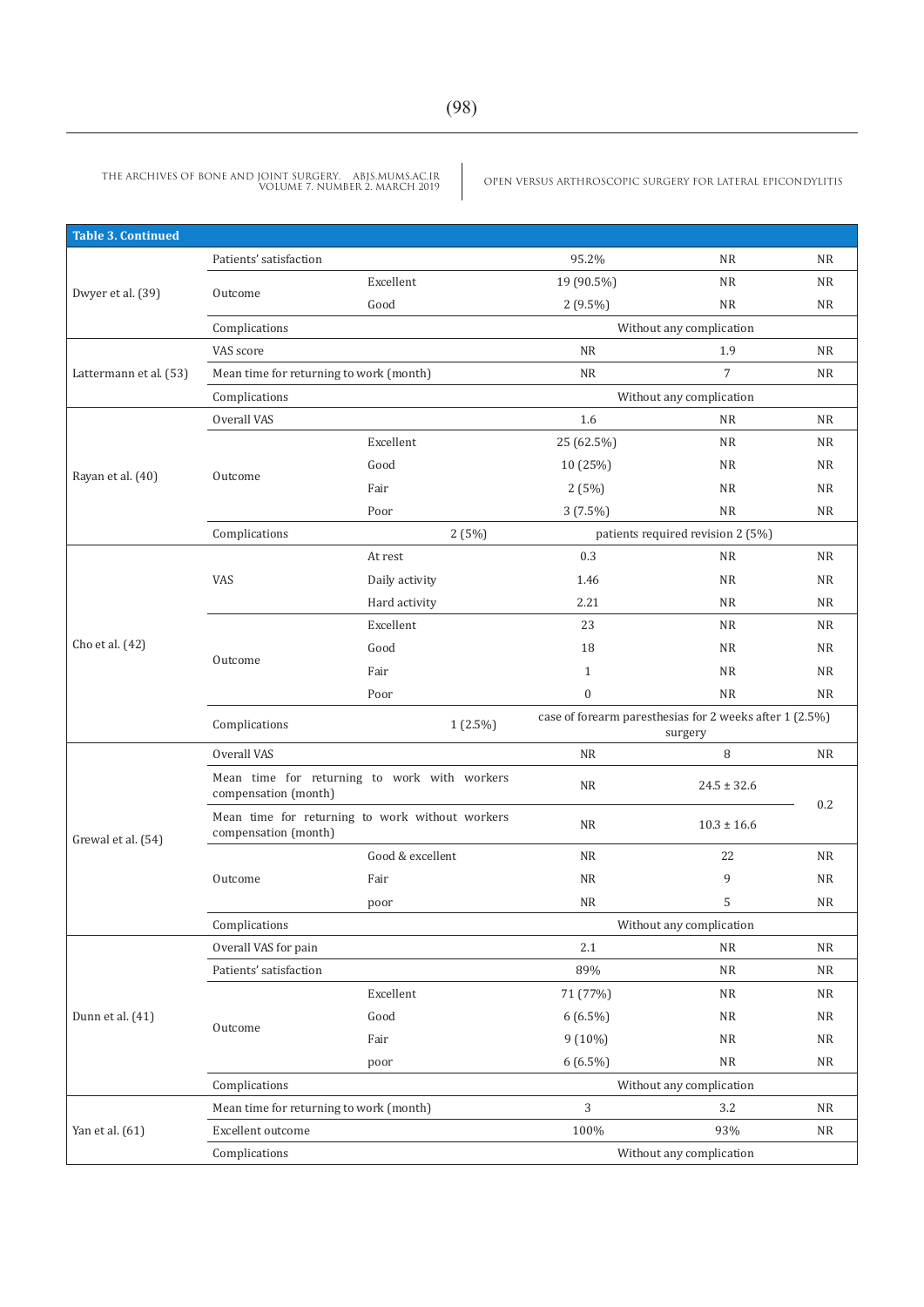| <b>Table 3. Continued</b> |                             |                                                                                                                                                                                                                                                                                                                                                                                                                                                                                                                                                                                                      |                                                                                                                                                                                                                                                                                                                                                                                                                                                                                                                                                                                                                                                                                                                                                                                                                                                                                                                                                                                                                                                     |           |     |           |  |
|---------------------------|-----------------------------|------------------------------------------------------------------------------------------------------------------------------------------------------------------------------------------------------------------------------------------------------------------------------------------------------------------------------------------------------------------------------------------------------------------------------------------------------------------------------------------------------------------------------------------------------------------------------------------------------|-----------------------------------------------------------------------------------------------------------------------------------------------------------------------------------------------------------------------------------------------------------------------------------------------------------------------------------------------------------------------------------------------------------------------------------------------------------------------------------------------------------------------------------------------------------------------------------------------------------------------------------------------------------------------------------------------------------------------------------------------------------------------------------------------------------------------------------------------------------------------------------------------------------------------------------------------------------------------------------------------------------------------------------------------------|-----------|-----|-----------|--|
|                           |                             | At rest                                                                                                                                                                                                                                                                                                                                                                                                                                                                                                                                                                                              |                                                                                                                                                                                                                                                                                                                                                                                                                                                                                                                                                                                                                                                                                                                                                                                                                                                                                                                                                                                                                                                     | <b>NR</b> | 0.3 | <b>NR</b> |  |
|                           | VAS                         | At activity                                                                                                                                                                                                                                                                                                                                                                                                                                                                                                                                                                                          | <b>NR</b><br>0.9<br><b>NR</b><br><b>NR</b><br>10.6<br><b>NR</b><br>Without any complication<br><b>NR</b><br>88%<br><b>NR</b><br>Without any complication<br>83%<br><b>NR</b><br><b>NR</b><br>Without any complication<br><b>NR</b><br>0.5<br><b>NR</b><br>NR<br>1.0<br><b>NR</b><br><b>NR</b><br><b>NR</b><br>1.2<br>3.2<br><b>NR</b><br><b>NR</b><br>Without any complication<br>1.2<br>$\mathbf{1}$<br>195.3<br>195.4<br>$2(4.9\%)$<br><b>NR</b><br>$5(10.5\%)$<br>5.3%<br>2.4%<br><b>NR</b><br>$9(11.3\%)$<br>cases glucocorticoid injections<br><b>NR</b><br>93%<br><b>NR</b><br>$\overline{7}$<br>NR<br>NR<br>Without any complication<br>3<br>3.3<br>2.6<br>1.95<br>2.5<br>1.85<br>$\overline{2}$<br>3.3<br>87.5<br>93.2<br>3.2<br>2.4<br>3.5<br>1.6<br>2.4<br>1.8<br>3<br>1.4<br>60%<br>75%<br>$(6.6\%)$ 2<br>(and 1 (3.3%) hematom (Arthroscopic<br>0.7<br><b>NR</b><br>NR<br>0.8<br><b>NR</b><br>${\rm NR}$<br>Without any complication<br>0.41<br><b>NR</b><br><b>NR</b><br>6.6<br>NR<br>ΝR<br>4.1<br>NR<br>ΝR<br>97%<br>${\rm NR}$<br>ΝR |           |     |           |  |
| Wada et al. (55)          | Quick DASH score            | At rest<br>At daily activity<br>At athletic activities<br>Mean time for returning to work (month)<br>>0.05<br>>0.05<br>Arthroscopic cases & 2 (5/3%) open cases revision 1 (2.4%)<br>surgery, and 2 (4.9%) Arthroscopic cases & 4(10/5%) open<br>Mean time for returning to work (month)<br>Mean time for returning to work (month)<br>>0.05<br>>0.05<br>Pain<br>>0.05<br>Function<br>>0.05<br>>0.05<br>Clinical tender spots on lateral epicondyle<br>>0.05<br>>0.05<br>>0.05<br>>0.05<br>>0.05<br>superficial subcutaneous infection (Arthroscopic) 1 (3.3%)<br>Time for returning to work (month) |                                                                                                                                                                                                                                                                                                                                                                                                                                                                                                                                                                                                                                                                                                                                                                                                                                                                                                                                                                                                                                                     |           |     |           |  |
|                           | Complications               |                                                                                                                                                                                                                                                                                                                                                                                                                                                                                                                                                                                                      |                                                                                                                                                                                                                                                                                                                                                                                                                                                                                                                                                                                                                                                                                                                                                                                                                                                                                                                                                                                                                                                     |           |     |           |  |
| Baker and Baker (56)      | Patients' satisfaction      |                                                                                                                                                                                                                                                                                                                                                                                                                                                                                                                                                                                                      |                                                                                                                                                                                                                                                                                                                                                                                                                                                                                                                                                                                                                                                                                                                                                                                                                                                                                                                                                                                                                                                     |           |     |           |  |
|                           | Complications               |                                                                                                                                                                                                                                                                                                                                                                                                                                                                                                                                                                                                      |                                                                                                                                                                                                                                                                                                                                                                                                                                                                                                                                                                                                                                                                                                                                                                                                                                                                                                                                                                                                                                                     |           |     |           |  |
| and Broome<br>Thomas      | Patients' satisfaction      |                                                                                                                                                                                                                                                                                                                                                                                                                                                                                                                                                                                                      |                                                                                                                                                                                                                                                                                                                                                                                                                                                                                                                                                                                                                                                                                                                                                                                                                                                                                                                                                                                                                                                     |           |     |           |  |
| (43)                      | Complications               |                                                                                                                                                                                                                                                                                                                                                                                                                                                                                                                                                                                                      |                                                                                                                                                                                                                                                                                                                                                                                                                                                                                                                                                                                                                                                                                                                                                                                                                                                                                                                                                                                                                                                     |           |     |           |  |
|                           |                             |                                                                                                                                                                                                                                                                                                                                                                                                                                                                                                                                                                                                      |                                                                                                                                                                                                                                                                                                                                                                                                                                                                                                                                                                                                                                                                                                                                                                                                                                                                                                                                                                                                                                                     |           |     |           |  |
|                           | VAS                         |                                                                                                                                                                                                                                                                                                                                                                                                                                                                                                                                                                                                      |                                                                                                                                                                                                                                                                                                                                                                                                                                                                                                                                                                                                                                                                                                                                                                                                                                                                                                                                                                                                                                                     |           |     |           |  |
| Jerosch et al. (57)       |                             |                                                                                                                                                                                                                                                                                                                                                                                                                                                                                                                                                                                                      |                                                                                                                                                                                                                                                                                                                                                                                                                                                                                                                                                                                                                                                                                                                                                                                                                                                                                                                                                                                                                                                     |           |     |           |  |
|                           |                             |                                                                                                                                                                                                                                                                                                                                                                                                                                                                                                                                                                                                      |                                                                                                                                                                                                                                                                                                                                                                                                                                                                                                                                                                                                                                                                                                                                                                                                                                                                                                                                                                                                                                                     |           |     |           |  |
|                           | Complications               |                                                                                                                                                                                                                                                                                                                                                                                                                                                                                                                                                                                                      |                                                                                                                                                                                                                                                                                                                                                                                                                                                                                                                                                                                                                                                                                                                                                                                                                                                                                                                                                                                                                                                     |           |     |           |  |
|                           | VAS score at worst pain     |                                                                                                                                                                                                                                                                                                                                                                                                                                                                                                                                                                                                      |                                                                                                                                                                                                                                                                                                                                                                                                                                                                                                                                                                                                                                                                                                                                                                                                                                                                                                                                                                                                                                                     |           |     |           |  |
| Szabo SJ et al. (25)      | Andrew-carson               |                                                                                                                                                                                                                                                                                                                                                                                                                                                                                                                                                                                                      |                                                                                                                                                                                                                                                                                                                                                                                                                                                                                                                                                                                                                                                                                                                                                                                                                                                                                                                                                                                                                                                     |           |     |           |  |
|                           | Recurrence                  |                                                                                                                                                                                                                                                                                                                                                                                                                                                                                                                                                                                                      |                                                                                                                                                                                                                                                                                                                                                                                                                                                                                                                                                                                                                                                                                                                                                                                                                                                                                                                                                                                                                                                     |           |     |           |  |
|                           | Poor outcome                |                                                                                                                                                                                                                                                                                                                                                                                                                                                                                                                                                                                                      |                                                                                                                                                                                                                                                                                                                                                                                                                                                                                                                                                                                                                                                                                                                                                                                                                                                                                                                                                                                                                                                     |           |     |           |  |
|                           | Complications               |                                                                                                                                                                                                                                                                                                                                                                                                                                                                                                                                                                                                      |                                                                                                                                                                                                                                                                                                                                                                                                                                                                                                                                                                                                                                                                                                                                                                                                                                                                                                                                                                                                                                                     |           |     |           |  |
|                           | Patients' satisfaction      |                                                                                                                                                                                                                                                                                                                                                                                                                                                                                                                                                                                                      |                                                                                                                                                                                                                                                                                                                                                                                                                                                                                                                                                                                                                                                                                                                                                                                                                                                                                                                                                                                                                                                     |           |     |           |  |
| Mullett et al. (58)       |                             |                                                                                                                                                                                                                                                                                                                                                                                                                                                                                                                                                                                                      |                                                                                                                                                                                                                                                                                                                                                                                                                                                                                                                                                                                                                                                                                                                                                                                                                                                                                                                                                                                                                                                     |           |     |           |  |
|                           | Complications               |                                                                                                                                                                                                                                                                                                                                                                                                                                                                                                                                                                                                      |                                                                                                                                                                                                                                                                                                                                                                                                                                                                                                                                                                                                                                                                                                                                                                                                                                                                                                                                                                                                                                                     |           |     |           |  |
|                           |                             |                                                                                                                                                                                                                                                                                                                                                                                                                                                                                                                                                                                                      |                                                                                                                                                                                                                                                                                                                                                                                                                                                                                                                                                                                                                                                                                                                                                                                                                                                                                                                                                                                                                                                     |           |     |           |  |
|                           | VAS score                   |                                                                                                                                                                                                                                                                                                                                                                                                                                                                                                                                                                                                      |                                                                                                                                                                                                                                                                                                                                                                                                                                                                                                                                                                                                                                                                                                                                                                                                                                                                                                                                                                                                                                                     |           |     |           |  |
|                           |                             |                                                                                                                                                                                                                                                                                                                                                                                                                                                                                                                                                                                                      |                                                                                                                                                                                                                                                                                                                                                                                                                                                                                                                                                                                                                                                                                                                                                                                                                                                                                                                                                                                                                                                     |           |     |           |  |
|                           | Roles & Maudsley            |                                                                                                                                                                                                                                                                                                                                                                                                                                                                                                                                                                                                      |                                                                                                                                                                                                                                                                                                                                                                                                                                                                                                                                                                                                                                                                                                                                                                                                                                                                                                                                                                                                                                                     |           |     |           |  |
|                           | Morrey score                |                                                                                                                                                                                                                                                                                                                                                                                                                                                                                                                                                                                                      |                                                                                                                                                                                                                                                                                                                                                                                                                                                                                                                                                                                                                                                                                                                                                                                                                                                                                                                                                                                                                                                     |           |     |           |  |
| Rubenthaler F et al. (62) |                             |                                                                                                                                                                                                                                                                                                                                                                                                                                                                                                                                                                                                      |                                                                                                                                                                                                                                                                                                                                                                                                                                                                                                                                                                                                                                                                                                                                                                                                                                                                                                                                                                                                                                                     |           |     |           |  |
|                           | Thompsen test               |                                                                                                                                                                                                                                                                                                                                                                                                                                                                                                                                                                                                      |                                                                                                                                                                                                                                                                                                                                                                                                                                                                                                                                                                                                                                                                                                                                                                                                                                                                                                                                                                                                                                                     |           |     |           |  |
|                           | Chair test                  |                                                                                                                                                                                                                                                                                                                                                                                                                                                                                                                                                                                                      |                                                                                                                                                                                                                                                                                                                                                                                                                                                                                                                                                                                                                                                                                                                                                                                                                                                                                                                                                                                                                                                     |           |     |           |  |
|                           | Middle finger extetion test |                                                                                                                                                                                                                                                                                                                                                                                                                                                                                                                                                                                                      |                                                                                                                                                                                                                                                                                                                                                                                                                                                                                                                                                                                                                                                                                                                                                                                                                                                                                                                                                                                                                                                     |           |     |           |  |
|                           | Good & excellent outcome    |                                                                                                                                                                                                                                                                                                                                                                                                                                                                                                                                                                                                      |                                                                                                                                                                                                                                                                                                                                                                                                                                                                                                                                                                                                                                                                                                                                                                                                                                                                                                                                                                                                                                                     |           |     |           |  |
|                           | Complications               |                                                                                                                                                                                                                                                                                                                                                                                                                                                                                                                                                                                                      |                                                                                                                                                                                                                                                                                                                                                                                                                                                                                                                                                                                                                                                                                                                                                                                                                                                                                                                                                                                                                                                     |           |     |           |  |
|                           | VAS score                   |                                                                                                                                                                                                                                                                                                                                                                                                                                                                                                                                                                                                      |                                                                                                                                                                                                                                                                                                                                                                                                                                                                                                                                                                                                                                                                                                                                                                                                                                                                                                                                                                                                                                                     |           |     |           |  |
| Tasto et al. (14)         | <b>DASH</b>                 |                                                                                                                                                                                                                                                                                                                                                                                                                                                                                                                                                                                                      |                                                                                                                                                                                                                                                                                                                                                                                                                                                                                                                                                                                                                                                                                                                                                                                                                                                                                                                                                                                                                                                     |           |     |           |  |
|                           | Complications               |                                                                                                                                                                                                                                                                                                                                                                                                                                                                                                                                                                                                      |                                                                                                                                                                                                                                                                                                                                                                                                                                                                                                                                                                                                                                                                                                                                                                                                                                                                                                                                                                                                                                                     |           |     |           |  |
|                           | VAS score                   |                                                                                                                                                                                                                                                                                                                                                                                                                                                                                                                                                                                                      |                                                                                                                                                                                                                                                                                                                                                                                                                                                                                                                                                                                                                                                                                                                                                                                                                                                                                                                                                                                                                                                     |           |     |           |  |
| Thornton et al. (45)      | DASH                        |                                                                                                                                                                                                                                                                                                                                                                                                                                                                                                                                                                                                      |                                                                                                                                                                                                                                                                                                                                                                                                                                                                                                                                                                                                                                                                                                                                                                                                                                                                                                                                                                                                                                                     |           |     |           |  |
|                           |                             |                                                                                                                                                                                                                                                                                                                                                                                                                                                                                                                                                                                                      |                                                                                                                                                                                                                                                                                                                                                                                                                                                                                                                                                                                                                                                                                                                                                                                                                                                                                                                                                                                                                                                     |           |     |           |  |
| Balk et al. (44)          | Patients' satisfaction      |                                                                                                                                                                                                                                                                                                                                                                                                                                                                                                                                                                                                      |                                                                                                                                                                                                                                                                                                                                                                                                                                                                                                                                                                                                                                                                                                                                                                                                                                                                                                                                                                                                                                                     |           |     |           |  |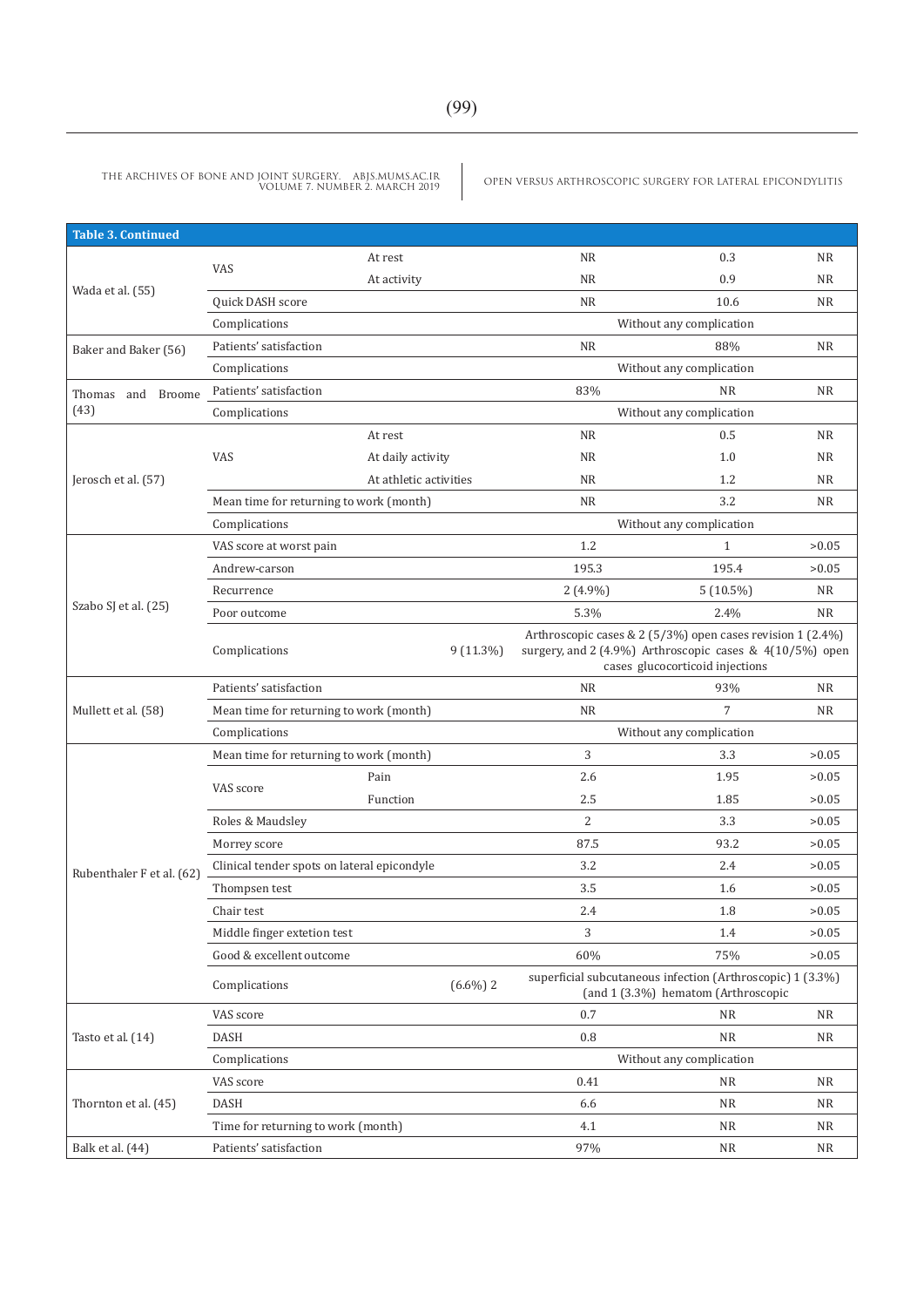| <b>Table 3. Continued</b> |                                          |                  |                                                                                                                            |                                                                                                                                                                                                                              |       |
|---------------------------|------------------------------------------|------------------|----------------------------------------------------------------------------------------------------------------------------|------------------------------------------------------------------------------------------------------------------------------------------------------------------------------------------------------------------------------|-------|
|                           | Mean time for returning to work (month)  |                  | 2.5                                                                                                                        | 1.7                                                                                                                                                                                                                          | >0.05 |
|                           |                                          | Good & excellent | 55%                                                                                                                        | 72%                                                                                                                                                                                                                          | >0.05 |
|                           | Outcome with<br>worker's<br>compensation | Fair             | 27%                                                                                                                        | 18%                                                                                                                                                                                                                          | >0.05 |
|                           |                                          | Poor             | $0\%$                                                                                                                      | 18%                                                                                                                                                                                                                          | >0.05 |
|                           |                                          | Good & excellent | 83%                                                                                                                        | >0.05<br>73%<br>>0.05<br>9%<br>>0.05<br>18%<br>>0.05<br>72%<br>21%<br>>0.05<br>>0.05<br>7%<br><b>NR</b><br><b>NR</b><br><b>NR</b><br><b>NR</b><br><b>NR</b><br><b>NR</b><br><b>NR</b><br><b>NR</b><br><b>NR</b><br><b>NR</b> |       |
| Peart et al. (24)         | Outcome without worker's<br>compensation | Fair             | 17%<br>$0\%$<br>69%<br>22%<br>9%<br>1.4                                                                                    |                                                                                                                                                                                                                              |       |
| Poor<br>Good & excellent  |                                          |                  |                                                                                                                            |                                                                                                                                                                                                                              |       |
|                           |                                          |                  |                                                                                                                            |                                                                                                                                                                                                                              |       |
|                           | Total outcome                            | Fair             |                                                                                                                            |                                                                                                                                                                                                                              |       |
|                           |                                          | Poor             |                                                                                                                            |                                                                                                                                                                                                                              |       |
|                           | Overall VAS                              |                  | 96%<br>11 (50%)<br>$3(13.5\%)$<br>8 (36.5%)<br>ness, and 1 (4.5%) hematoma<br><b>NR</b><br>1.9<br>Without any complication |                                                                                                                                                                                                                              |       |
|                           | Patients' satisfaction                   |                  |                                                                                                                            | mild to moderate pain, $1(4.5\%)$ transient elbow stiff- $(4.5\%)$ 1<br><b>NR</b>                                                                                                                                            |       |
|                           |                                          | Excellent        |                                                                                                                            |                                                                                                                                                                                                                              |       |
| Rayan and Coray (46)      | Outcome                                  | Good             |                                                                                                                            |                                                                                                                                                                                                                              |       |
|                           |                                          | Poor             |                                                                                                                            |                                                                                                                                                                                                                              |       |
|                           | Complications                            | $3(13.5\%)$      |                                                                                                                            |                                                                                                                                                                                                                              |       |
|                           | VAS score at rest                        |                  |                                                                                                                            |                                                                                                                                                                                                                              |       |
| Baker Jr et al. (21)      | Complications                            |                  |                                                                                                                            |                                                                                                                                                                                                                              |       |

NR: not reported; DASH: The Disabilities of the Arm, Shoulder and Hand; VAS: visual analogue scale; PFG: Pain Free Grip

| Table 4. Comparison of Postoperative clinical outcomes following surgery |                 |                |             |                 |                |             |       |  |  |
|--------------------------------------------------------------------------|-----------------|----------------|-------------|-----------------|----------------|-------------|-------|--|--|
|                                                                          |                 | <b>Open</b>    |             | Arthroscopic    | P value        |             |       |  |  |
| Parameter                                                                | <b>Value</b>    | <b>Studies</b> | $\mathbf n$ | <b>Value</b>    | <b>Studies</b> | $\mathbf n$ |       |  |  |
| Return to work (month)                                                   | $8.9 + 4.6$     | 7              | 272         | $6.3 \pm 3.6$   | 11             | 199         | 0.195 |  |  |
| Good and excellent outcome n (%)                                         | 82.7%           | 12             | 577         | 81.2%           | 8              | 407         | 0.418 |  |  |
| Poor outcome                                                             | 10.6%           | 13             | 628         | 8.4%            | 8              | 418         | 0.127 |  |  |
| <b>DASH</b>                                                              | $14.7 \pm 14.4$ | 7              | 241         | $11.5 \pm 3.6$  | 7              | 402         | 0.584 |  |  |
| <b>VAS</b>                                                               | $1.45 \pm 0.72$ | 13             | 347         | $1.62 \pm 1.96$ | 10             | 187         | 0.78  |  |  |
| Complication $n$ $\left(\frac{9}{0}\right)$                              | 57.3%           | 16             | 737         | 33.4%           | 17             | 515         | 0.7   |  |  |
| Patient satisfaction                                                     | 91.7%           | 6              | 228         | 98.8%           | 4              | 138         | 0.3   |  |  |

#### *DASH score*

The postoperative DASH score was reported in 7 arthroscopic studies and 7 open studies (15, 33, 34, 37, 45, 48- 51, 55, 59, 60). At final follow-up, the mean DASH score was higher in the open group than in the arthroscopic approach; however, this was not statistically significant (arthroscopic: 11.5±3.6 vs. open: 14.7±14.4; *P: 0.584*) [Table 4].

#### *Return to work*

The duration to return to work following surgery

was reported in 11 arthroscopic studies and 7 open studies (24, 34, 36, 45, 48, 51-54, 57-59, 61, 62). The mean time for returning to work was 6.3±3.6 months in arthroscopic group and 8.9±4.6 months in open group; however, no significant difference was found [Table 4].

#### *Patient's satisfaction*

Four arthroscopic and five open studies reported the proportion of patients who were satisfied with the results of the procedure (36, 39, 41, 43, 44, 47, 49, 56,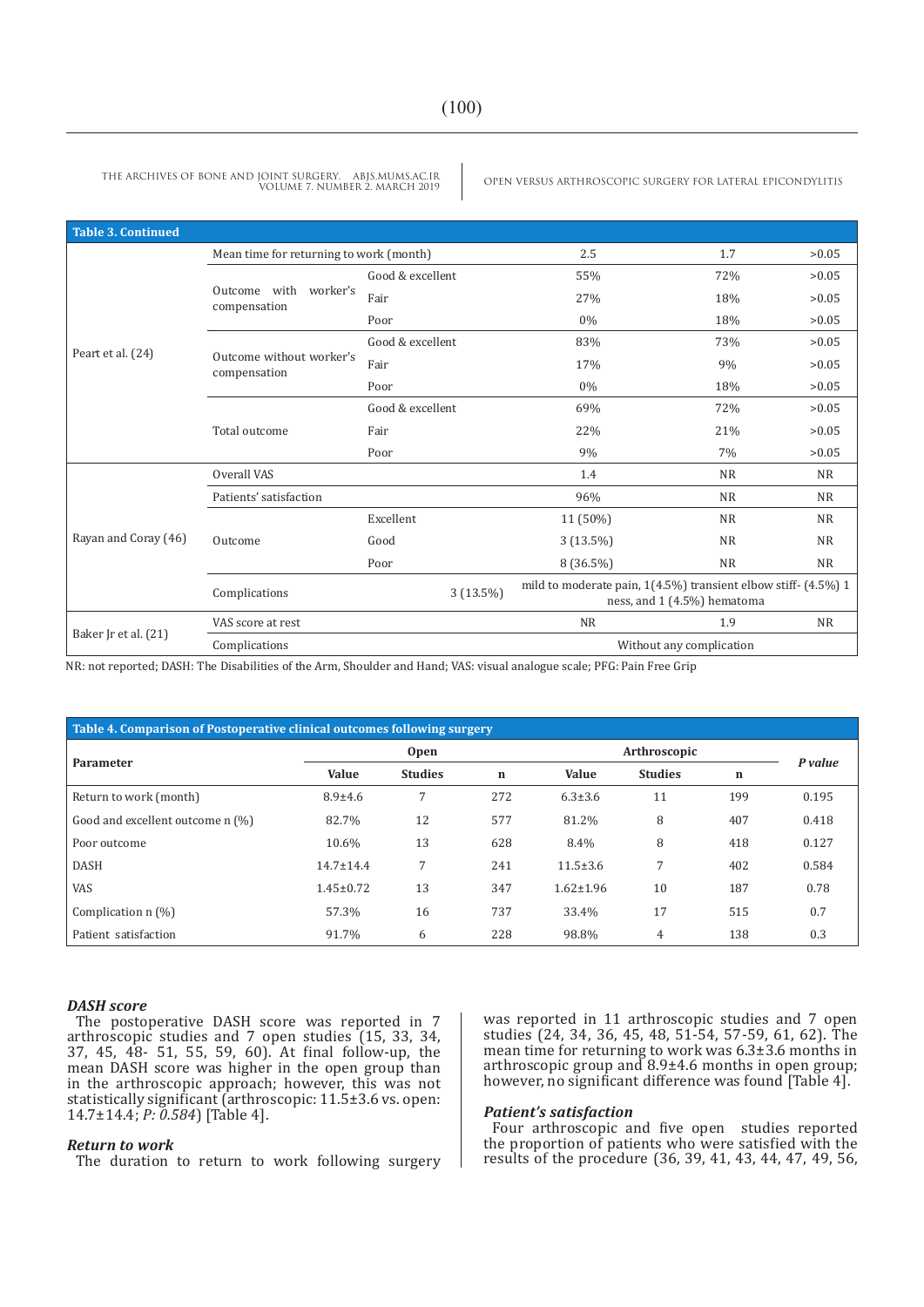58). Totally, 98.8% of the patients in the arthroscopic group and 91.7% of the patients in the open group felt that their condition had been improved as a result of surgery. However, this difference was not statistically significant (*P = 0.30*) [Table 4].

#### *Overall outcomes*

The rate of good/excellent outcomes were reported in 8 arthroscopic studies and 12 open studies (24, 25, 34, 38- 42, 46, 48, 51, 54, 59-62). Furthermore, the poor outcomes were reported in 8 arthroscopic articles and 13 open articles (24, 25, 34, 38-42, 46, 51, 54, 59-62).There was no significant difference between the groups regarding the rate of excellent/good outcomes (arthroscopic: 81.2% vs. open: 82.7%; *P: 0.418*). Although the poor outcome was higher in open group, the difference was not statistically significant (arthroscopic: 8.4% vs. open: 10.6%; *P: 0.127*) [Table 4].

#### **Discussion**

The primary purpose of this review was to determine if definitive evidence suggests that any of open or arthroscopic surgical treatment is superior to the other in patients with lateral epicondylitis. We tried to find a superiority in one of the methods regarding relieving pain, improving functionality, accelerating return to work and the safety according to the number of complications. Therefore, VAS score, DASH score, outcomes, patients' satisfaction, returning to work time, and complications were compared between the two approaches. The most striking finding of this study was that the rate of complications were significantly higher in open group than arthroscopic group (open: 57.3% vs. arthroscopic: 33.4%; *P: 0.001*). At final follow-up, there were no significant differences between groups regarding relieving pain, improving functionality, duration to return to work, overall good and excellent outcome, poor outcome and proportion who were satisfied. Average VAS and DASH scores at final follow-up showed no significant difference between the two study groups.

Seventeen arthroscopic studies and sixteen open studies (15, 21, 25, 33, 34, 36-43, 46-58, 59-62) reported the number of complication in their studies. Pooled results showed that the rate of complications was significantly higher in the open group than in the atheroscopic group (open: 57.3% vs. arthroscopic: 33.4%; *P: 0.001*).

The pooled results of the above-mentioned outcomes are summarized in table 4. As shown in this table only the rate of reported complications showed a notable differences which were higher in the open group. It is believed that arthroscopic method causes a minimal violation to the skin, underlying tissues, and extensor aponeurosis compared with the open method; therefore more complications such as postoperative bleeding and surgical traumas were observed in the open approach (25, 60).

It is in common that smaller incision leads to less pain and better function postoperatively. The percutaneous method has a smaller incision than open method; however, the open method provides a better visualization with the cost of greater incision and time-consuming recovery

from surgery and maybe a bigger scar. Especially, in case of open surgery methods, the nirschl procedure needs much more care for rehabilitation. It is believed that the arthroscopic method combine the benefits of the two methods. While this method provides a good visualization of the surgery field, it is safe with small incision and scar. Although arthroscopic method is the most preferred surgery methods, the studies showed no superiority for each of the methods (24, 63-65). Our study showed no difference in the duration to return to work, VAS, and DASH scores between the two methods. In addition, both open and arthroscopic methods involved the removal of affected tissues with underlying bone decortication, and therefore there is no difference between the approaches regarding the function.

Some literatures suggested that there are several different open approaches; however, the top lied is Nirschl procedure or modified variations (3, 66-70). Each techniques had an underlying logic, and the majority of them showed good results; however, further randomized controlled trials are needed to assess the superiority of each technique. The development of different surgery approaches is due to different theories of the underlying pathology (71). Various ways are such as orbicular ligament releasing, wrist extensor muscles lengthening, common extensor origin releasing, and distal release of the extensor muscle (20, 71, 73). The reviewed literature suggested that the pathology lies in microscopic or macroscopic tears of the extensor muscle or tendons of the forearm mainly extensor carpi radialis brevis (ECRB) (11, 74, 75). Nirschl and Pettrone proposed ECRB tendon is the corner stone of the LE disease development (3). This pathology was further supported by electron microscopy findings such as hypervascularity, fibroblast accumulation, and abnormal contractile elements in the tendon (76).

In the arthroscopic approach, arthroscope can be used arthroscopically or endoscopically  $(77-79)$ . Baker and Cummings (1998) proposed the technique being used arthroscopically for LE treatment (21). The technique was used to cut lateral capsule followed by debridement of observed abnormal tissue in ECRB and lateral epicondyle decortication. They proposed three types of involvement in LE macroscopic pathology during surgery. Type 1 was related to the inflammation and fraying of the ECRB in the absence of capsular tearing. Type 3 was presented with linear tears at the surface of the ECRB tendon. They found that the outcome of the patients was relatively good.

Our study had several limitations; the included studies were of different types; however, to the top of our knowledge no randomized controlled trial was conducted. Furthermore, the assessments were not complete in some studies, and some of them did not measure the pain and function scorings such as VAS or DASH. The sample sizes in most of the studies were low. Furthermore, only 6 studies compared the two methods; other studies reported one method outcomes which were further pooled and analyzed in this study. However, besides the above-mentioned limitations, this study can help to complete the superiority of each approaches to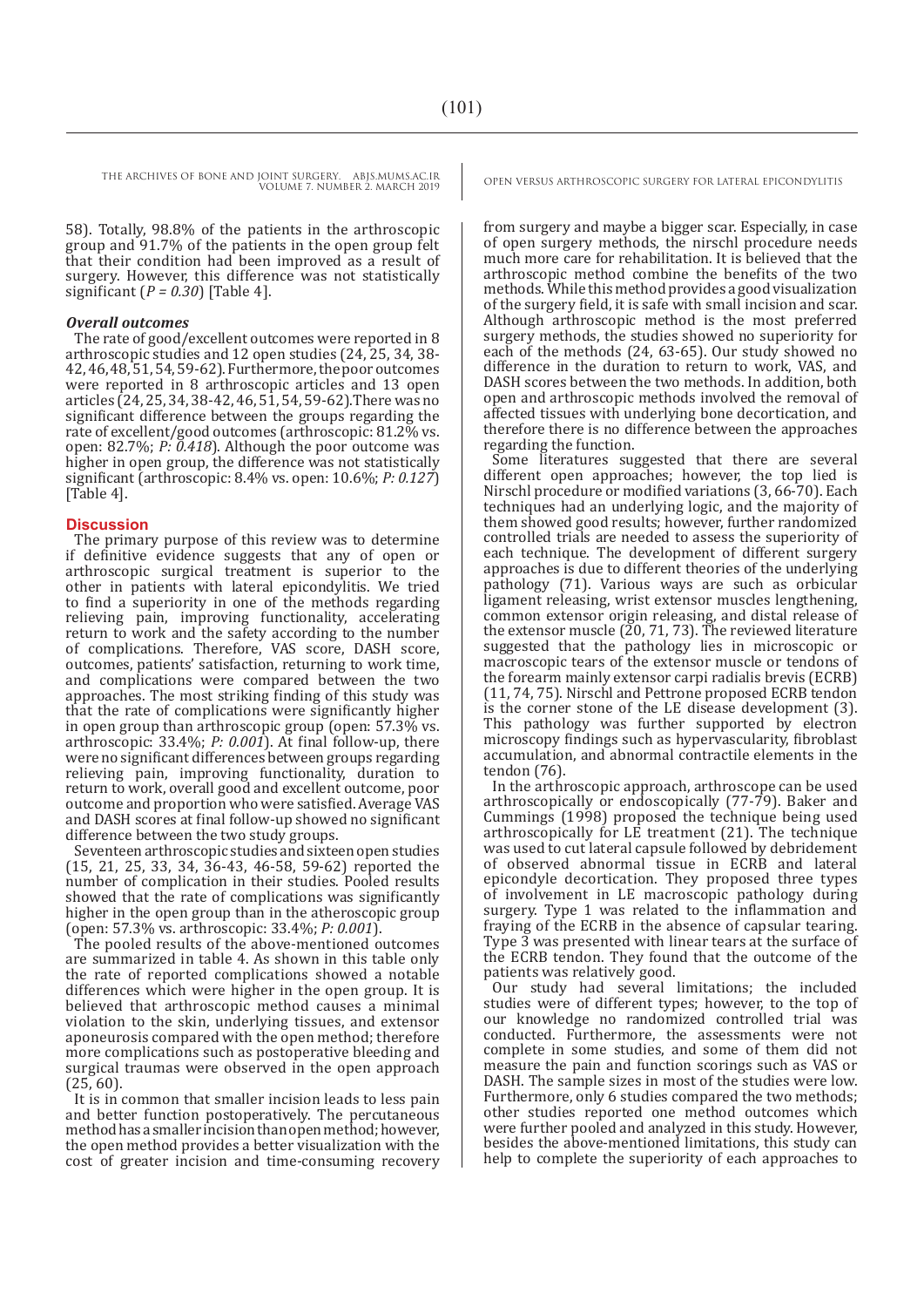the other.

According to our analysis there is no superiority in the mentioned surgical methods regarding the function improvement with less pain sensation. However, the number of complications such as mild flexion-extension limitation, hematoma, wound infection, revision requirement, forearm paresthesias for 2 weeks after surgery, and glucocorticoid injections requirements are significantly lower in the arthroscopic group than in the open approach. Our pooled analysis is a statistical assessment and further support is needed to report it as a clinical finding.

#### **Acknowledgements**

We thank for the financial support of this study as a MD student dissertation by a grant from the Mashhad University of Medical Sciences (No. 960909). We also thank Clinical Research Development Unit of Ghaem Hospital for their assistance in this manuscript.

*Disclosure:* The authors declared no conflicts of interest regarding the publication of this paper.

Ali Moradi MD Mohammad H. Ebrahimzadeh MD Orthopedic Research Center, Mashhad University of Medical Sciences, Mashhad, Iran

Pouria Pasdar MD Student Research Committee, Faculty of Medicine, Mashhad University of Medical Sciences, Mashhad, Iran

Hassan Mehrad-Majd PhD Clinical Research Unit, Mashhad University of Medical Sciences, Mashhad, Iran

#### **References**

- 1. Shiri R, Viikari-Juntura E, Varonen H, Heliövaara M. Prevalence and determinants of lateral and medial epicondylitis: a population study. Am J Epidemiol. 2006; 164(11):1065-74.
- 2. De Smedt T, de Jong A, Dossche L, van Leemput W, Van Glabbeek F. Lateral epicondylitis in tennis: update on aetiology, biomechanics and treatment. Br J Sports Med. 2007; 41(11):816-9.
- 3. Nirschl RP, Pettrone FA. Tennis elbow. The surgical treatment of lateral epicondylitis. J Bone Joint Surg Am. 1979; 61(6A):832-9.
- 4. Savoie FH 3rd, O'Brien M. Arthroscopic tennis elbow release. Instr Course Lect. 2015;  $64(\overline{1})$ :225-30.
- 5. Nirschl RP, Ashman ES. Elbow tendinopathy: tennis elbow. Clin Sports Med. 2003; 22(4):813-36.
- 6. Shiri R, Viikari-Juntura E. Lateral and medial epicondylitis: role of occupational factors. Best Pract Res Clin Rheumatol. 2011; 25(1):43-57.
- 7. Smidt N, van der Windt DA, Assendelft WJ, Devillé WL, Korthals-de Bos IB, Bouter LM. Corticosteroid injections, physiotherapy, or a wait-and-see policy for lateral epicondylitis: a randomised controlled trial. Lancet. 2002; 359(9307):657-62.
- 8. Bot SD, van der Waal JM, Terwee C, van der Windt D, Bouter LM, Dekker J. Course and prognosis of elbow complaints: a cohort study in general practice. Ann Rheum Dis. 2005; 64(9):1331-6.
- 9. Sanders TL Jr, Maradit Kremers H, Bryan AJ, Ransom JE, Smith J, Morrey BF. The epidemiology and health care burden of tennis elbow: a population-based study. Am J Sports Med. 2015; 43(5):1066-71.
- 10.Bisset L, Beller E, Jull G, Brooks P, Darnell R, Vicenzino B. Mobilisation with movement and exercise, corticosteroid injection, or wait and see for tennis

elbow: randomised trial. BMJ. 2006; 333(7575):939.

- 11.Coonrad RW, Hooper WR. Tennis elbow: its course, natural history, conservative and surgical management. J Bone Joint Surg Am. 1973; 55(6):1177-82.
- 12.Beckert A, Biskop M, Clemen G. Diagnostik und therapie der epicondylitis humeri–eine gemeinschaftsstudie. Beitr Orthop Traumatol. 1981; 28(1):278-87.
- 13.Nirschl RP. Prevention and treatment of elbow and shoulder injuries in the tennis player. Clin Sports Med. 1988; 7(2):289-308.
- 14.Tasto JP, Richmond JM, Cummings JR, Hardesty R, Amiel D. Radiofrequency microtenotomy for elbow epicondylitis: midterm results. Am J Orthop. 2016; 45(1):29-33.
- 15.Tasto JP, Cummings J, Medlock V, Hardesty R, Amiel D. Microtenotomy using a radiofrequency probe to treat lateral epicondylitis. Arthroscopy. 2005; 21(7):851-60.<br>16. Wilhelm A.
- Gieseler H. Die behandlung der epicondylitis humeri radialis durch denervation. Chirurg. 1962; 33(1):118-22.
- 17.Wilhelm A. Treatment of therapy refractory epicondylitis lateralis humeri by denervation. On the pathogenesis. Handchir Mikrochir Plast Chir. 1999; 31(5):291-302.
- 18.Hohmann G. Über den tennisellenbogen. Verh Dtsch Orthop Ges. 1927; 21(1):349-54.
- 19.Karkhanis S, Frost A, Maffulli N. Operative management of tennis elbow: a quantitative review. Br Med Bull. 2008; 88(1):171-88.
- 20.Baumgard SH, Schwartz DR. Percutaneous release of the epicondylar muscles for humeral epicondylitis. Am J Sports Med. 1982; 10(4):233-6.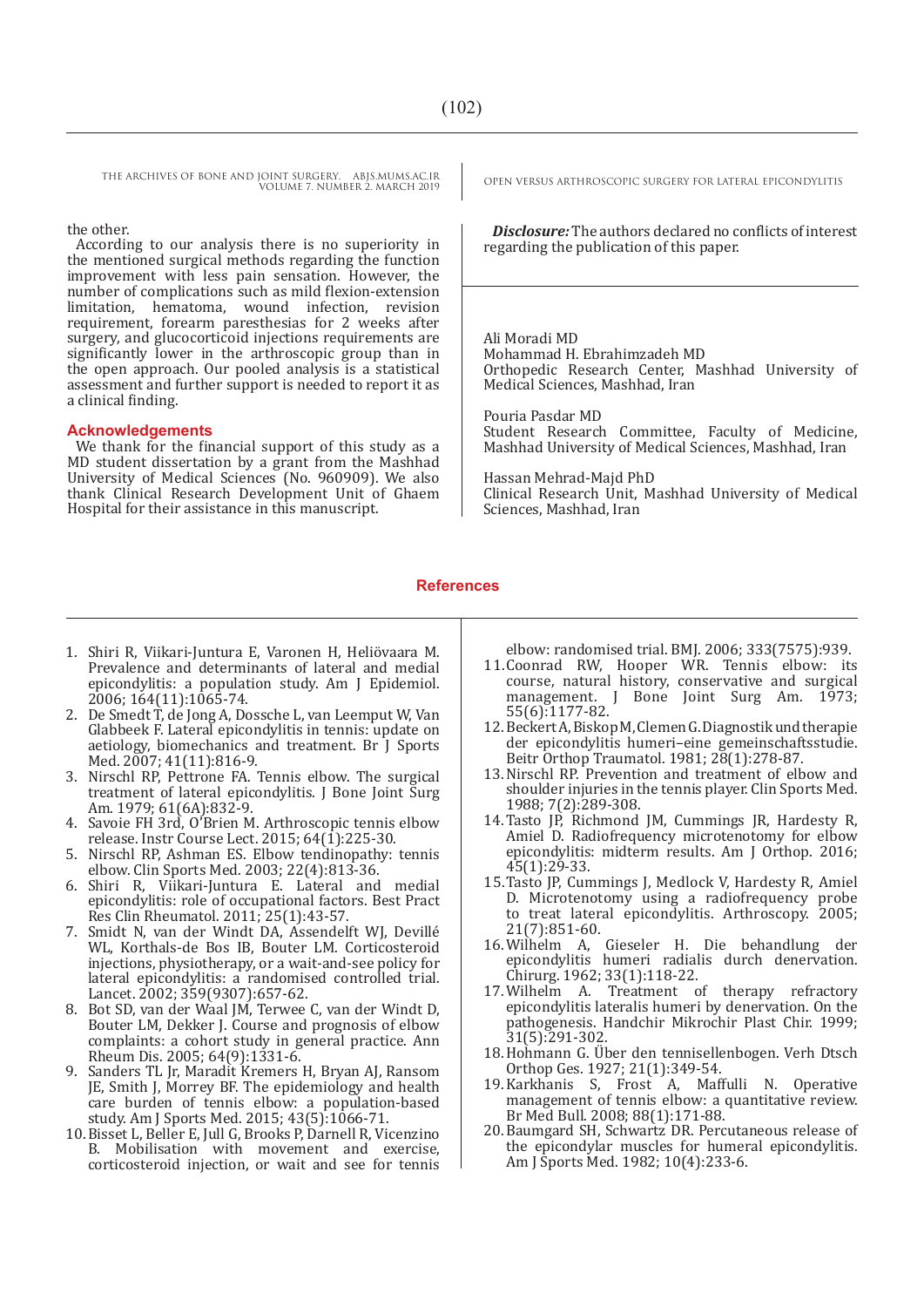- 21.Baker CL Jr, Murphy KP, Gottlob CA, Curd DT. Arthroscopic classification and treatment of lateral epicondylitis: two-year clinical results. J Shoulder Elbow Surg. 2000; 9(6):475-82.
- 22.Stapleton TR, Baker CL. Arthroscopic treatment of lateral epicondylitis: a clinical study. Arthroscopy. 1996; 12(3):365-6.
- 23.Owens BD, Murphy KP, Kuklo TR. Arthroscopic release for lateral epicondylitis. Arthroscopy. 2001; 17(6):582-7.
- 24.Peart RE, Strickler SS, Schweitzer JK Jr. Lateral epicondylitis: a comparative study of open and arthroscopic lateral release. Am J Orthoped. 2004; 33(11):565-7.
- 25.Szabo SJ, Savoie FH 3rd, Field LD, Ramsey JR, Hosemann CD. Tendinosis of the extensor carpi radialis brevis: an evaluation of three methods of operative treatment. J Shoulder Elbow Surg. 2006; 15(6):721-7.
- 26.Sperling JW, Smith AM, Cofield RH, Barnes S. Patient perceptions of open and arthroscopic shoulder surgery. Arthroscopy. 2007; 23(4):361-6.
- 27.Othman AM. Arthroscopic versus percutaneous release of common extensor origin for treatment of chronic tennis elbow. Arch Orthop Trauma Surg. 2011; 131(3):383-8.
- 28.Yeoh KM, King GJ, Faber KJ, Glazebrook MA, Athwal GS. Evidence-based indications for elbow arthroscopy. Arthroscopy. 2012; 28(2):272-82.
- 29.Savoie FH 3rd, VanSice W, O'Brien MJ. Arthroscopic tennis elbow release. J Shoulder Elbow Surg. 2010; 19(2):31-6.
- 30.Moher D, Shamseer L, Clarke M, Ghersi D, Liberati A, Petticrew M, et al. Preferred reporting items for systematic review and meta-analysis protocols (PRISMA-P) 2015 statement. Syst Rev. 2015; 4(1):1.
- 31.Gummesson C, Atroshi I, Ekdahl C. The disabilities of the arm, shoulder and hand (DASH) outcome questionnaire: longitudinal construct validity and measuring self-rated health change after surgery. BMC Musculoskelet Disord. 2003; 4(1):11.
- 32.Wells G, Shea B, O'connell D, Peterson J, Welch V, Losos M, et al. The Newcastle-Ottawa Scale (NOS) for assessing the quality of nonrandomised studies in meta-analyses. Ottawa (ON): Ottawa Hospital Research Institute; 2009.
- 33.Ruch DS, Orr SB, Richard MJ, Leversedge FJ, Mithani SK, Laino DK. A comparison of debridement with and without anconeus muscle flap for treatment of refractory lateral epicondylitis.  $\int$  Shoulder Elbow Surg. 2015; 24(2):236-41.
- 34.Barth J, Mahieu P, Hollevoet N. Extensor tendon and fascia sectioning of extensors at the musculotendinous unit in lateral epicondylitis. Acta Orthop Belg. 2013; 79(3):266-70.
- 35.Manon-Matos Y, Oron A, Wolff TW. Combined common extensor and supinator aponeurotomy for the treatment of lateral epicondylitis. Tech Hand Up Extrem Surg. 2013; 17(3):179-81.
- 36.Reddy V, Satheesan KS, Bayliss N. Outcome of Boyd-McLeod procedure for recalcitrant lateral epicondylitis of elbow. Rheumatol Int. 2011; 31(8):1081-4.

- 37.Solheim E, Hegna J, Øyen J. Extensor tendon release in tennis elbow: results and prognostic factors in 80 elbows. Knee Surg Sports Traumatol Arthrosc. 2011; 19(6):1023-7.
- 38.Coleman B, Quinlan JF, Matheson JA. Surgical treatment for lateral epicondylitis: a long-term follow-up of results. J Shoulder Elbow Surg. 2010; 19(3):363-7.
- 39.Dwyer AJ, Govindaswamy R, Elbouni T, Chambler AF. Are "knife and fork" good enough for day case surgery of resistant tennis elbow? Int Orthop. 2010;  $34(1):57-61.$
- 40.Rayan F, Rao V Sr, Purushothamdas S, Mukundan C, Shafqat SO. Common extensor origin release in recalcitrant lateral epicondylitis-role justified? J Orthop Surg Res. 2010; 5(1):31.
- 41.Dunn JH, Kim JJ, Davis L, Nirschl RP. Ten-to 14-year follow-up of the Nirschl surgical technique for lateral epicondylitis. Am J Sports Med. 2008; 36(2):261-6.
- 42.Cho BK, Kim YM, Kim DS, Choi ES, Shon HC, Park KJ, et al. Mini-open muscle resection procedure under local anesthesia for lateral and medial epicondylitis. Clin Orthop Surg. 2009; 1(3):123-7.
- 43.Thomas S, Broome G. Patient satisfaction after open release of common extensor origin in treating resistant tennis elbow. Acta Orthop Belg. 2007; 73(4):443-5.
- 44.Balk ML, Hagberg WC, Buterbaugh GA, Imbriglia JE. Outcome of surgery for lateral epicondylitis (tennis elbow): effect of worker's compensation. Am J Orthop. 2005; 34(3):122-6.
- 45.Thornton SJ, Rogers JR, Prickett WD, Dunn WR, Allen AA, Hannafin JA. Treatment of recalcitrant lateral epicondylitis with suture anchor repair. Am J Sports Med. 2005; 33(10):1558-64.
- 46.Rayan GM, Coray SA. V-Y slide of the common extensor origin for lateral elbow tendonopathy. J Hand Surg. 2001; 26(6):1138-45.
- 47.Yoon JP, Chung SW, Yi JH, Lee BJ, Jeon IH, Jeong WJ, et al. Prognostic factors of arthroscopic extensor carpi radialis brevis release for lateral epicondylitis. Arthroscopy. 2015; 31(7):1232-7.
- 48.Soeur L, Desmoineaux P, Devillier A, Pujol N, Beaufils P. Outcomes of arthroscopic lateral epicondylitis release: Should we treat earlier? Orthop Traumatol Surg Res. 2016; 102(6):775-80.
- 49.Oki G, Iba K, Sasaki K, Yamashita T, Wada T. Time to functional recovery after arthroscopic surgery for tennis elbow. J Shoulder Elbow Surg. 2014; 23(10):1527-31.
- 50.Rhyou IH, Kim KW. Is posterior synovial plica excision necessary for refractory lateral epicondylitis of the elbow? Clin Orthop Relat Res. 2013; 471(1):284-90.
- 51.Sauvage A, Nedellec G, Brulard C, Gaumet G, Mesnil P, Fontaine C, et al. Arthroscopic treatment of lateral epicondylitis: a prospective study on 14 cases. Chir Main. 2013; 32(2):80-4.
- 52.Kim JW, Chun CH, Shim DM, Kim TK, Kweon SH, Kang HJ, et al. Arthroscopic treatment of lateral epicondylitis: comparison of the outcome of ECRB release with and without decortication. Knee Surg Sports Traumatol Arthrosc. 2011; 19(7):1178-83.